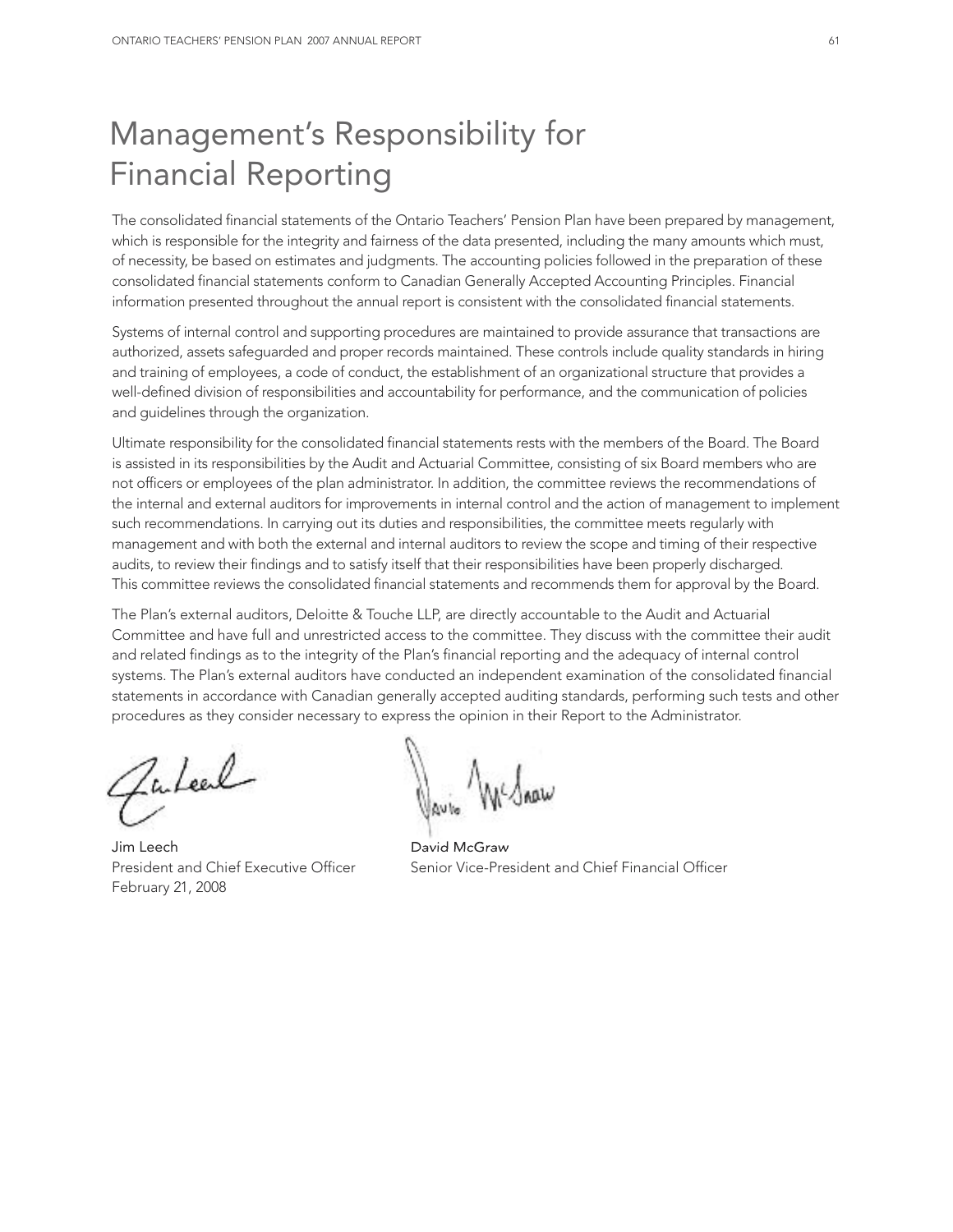# Auditors' Report to the Administrator

We have audited the consolidated statement of net assets available for benefits and accrued pension benefits and deficit of the Ontario Teachers' Pension Plan as at December 31, 2007, and the consolidated statements of changes in net assets available for benefits, changes in accrued pension benefits and changes in deficit for the year then ended. These consolidated financial statements are the responsibility of the Plan's Administrator. Our responsibility is to express an opinion on these consolidated financial statements based on our audit.

We conducted our audit in accordance with Canadian generally accepted auditing standards. Those standards require that we plan and perform an audit to obtain reasonable assurance whether the financial statements are free of material misstatement. An audit includes examining, on a test basis, evidence supporting the amounts and disclosures in the financial statements. An audit also includes assessing the accounting principles used and significant estimates made by management, as well as evaluating the overall financial statement presentation.

In our opinion, these consolidated financial statements present fairly, in all material respects, the net assets available for benefits and accrued pension benefits and deficit of the Plan as at December 31, 2007, and the changes in its net assets available for benefits, accrued pension benefits and deficit for the year then ended in accordance with Canadian Generally Accepted Accounting Principles.

botte 1 Touche LLP

Chartered Accountants Licensed Public Accountants Toronto, Ontario February 21, 2008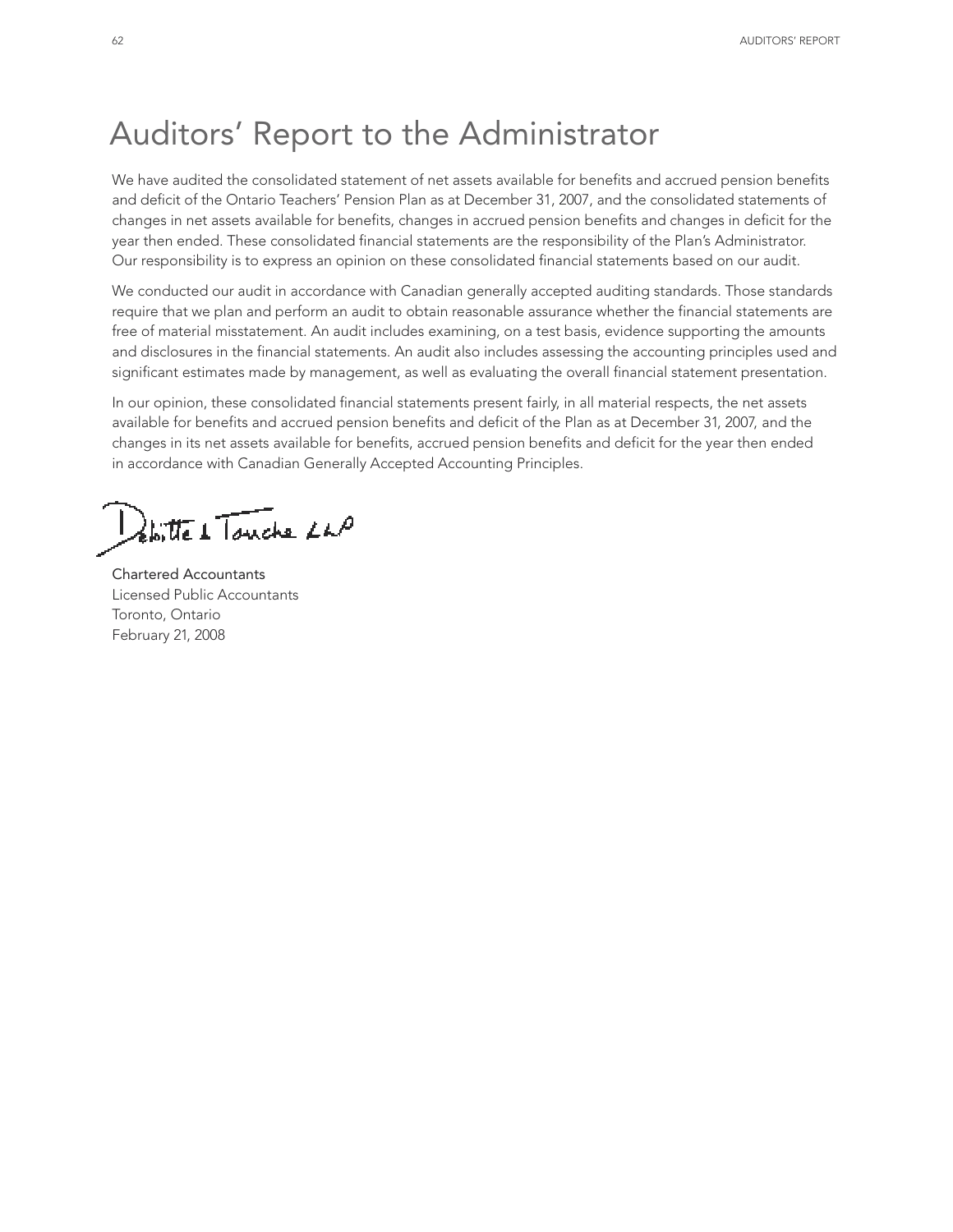# Actuaries' Opinion

Mercer (Canada) Limited was retained by the Ontario Teachers' Pension Plan Board (the "Board") to perform an actuarial valuation of the assets and the going concern liabilities of the Ontario Teachers' Pension Plan (the "Plan") as at December 31, 2007, for inclusion in the Plan's financial statements. As part of the valuation, we examined the Plan's recent experience with respect to the non-economic assumptions and presented our findings to the Board.

The valuation of the Plan's actuarial liabilities was based on:

- membership data provided by the Ontario Teachers' Pension Plan Board as at December 31, 2006;
- methods prescribed by Section 4100 of the Canadian Institute of Chartered Accountants' Handbook for pension plan financial statements;
- real and nominal interest rates on long term Canada bonds at the end of 2007;
- assumptions about future events (for example, future rates of inflation and future retirement rates) which have been communicated to us as the Board's best estimate of these events; and
- information obtained from the Ontario Ministry of Labour and other published data on negotiated wage settlements in the 2006/07 and 2007/08 school years.

The objective of the financial statements is to fairly present the financial position of the Plan on December 31, 2007, as a going concern. This is different from the statutory valuation (the actuarial valuation required by the Pension Benefits Act (Ontario)), which establishes a prudent level for future contributions.

While the actuarial assumptions used to estimate liabilities for the Plan's financial statements represent the Board's best estimate of future events and market conditions at the end of 2007, and while in our opinion these assumptions are reasonable, the Plan's future experience will inevitably differ, perhaps significantly, from the actuarial assumptions. Any differences between the actuarial assumptions and future experience will emerge as gains or losses in future valuations, and will affect the financial position of the Plan, and the contributions required to fund it, at that time.

We have tested the data for reasonableness and consistency, and we believe it to be sufficient and reliable for the purposes of the valuation. We also believe that the methods employed in the valuation are appropriate for the purposes of the valuation, and that the assumptions used in the valuation are in accordance with accepted actuarial practice. Our opinions have been given, and our valuation has been performed, in accordance with accepted actuarial practice.

February 21, 2008

Lester J. Wong, F.C.I.A. **Malcolm P. Hamilton, F.C.I.A.**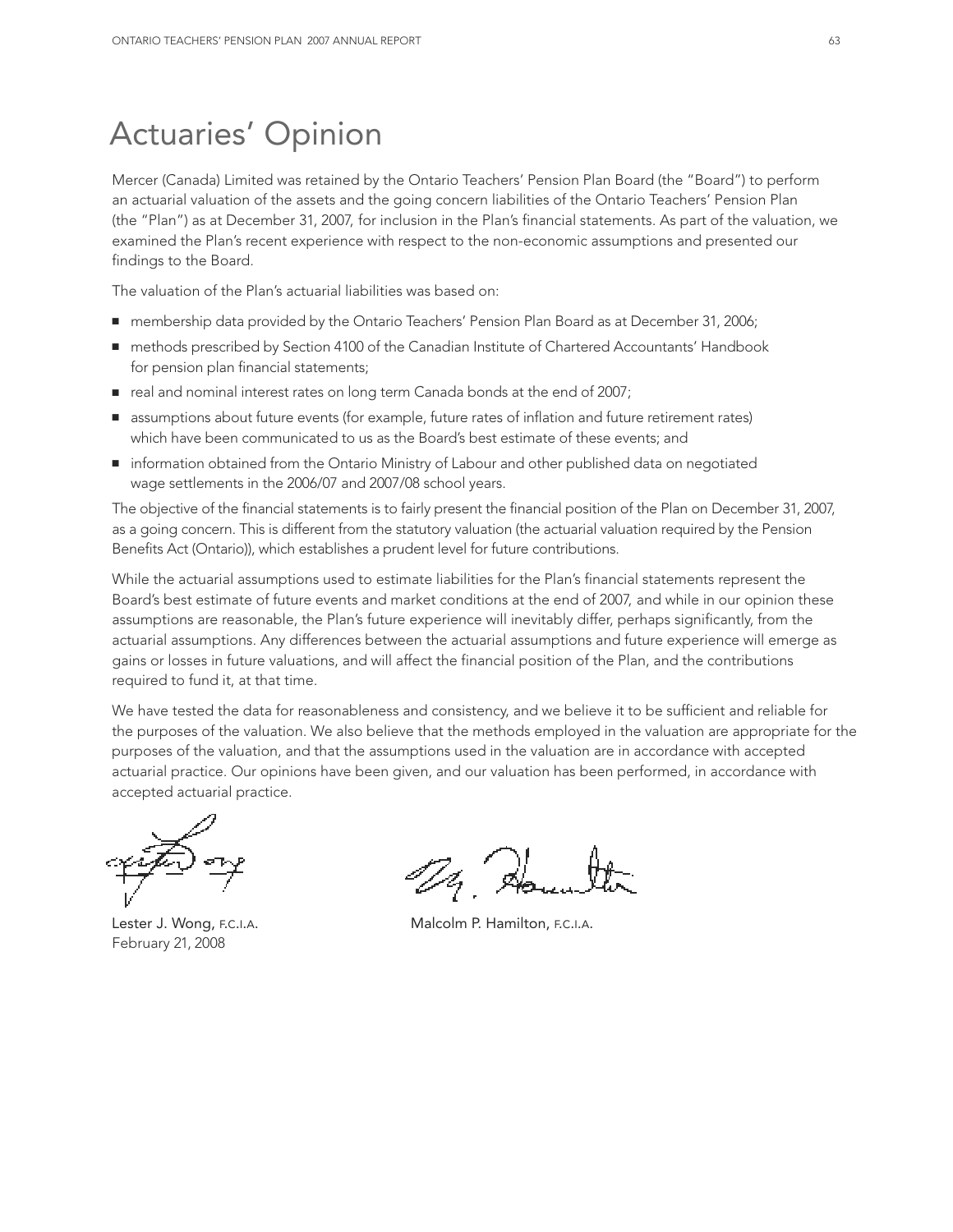## Consolidated statement of net assets available for benefits and accrued pension benefits and deficit

| as at December 31, 2007 (\$ millions)                | 2007      | 2006      |
|------------------------------------------------------|-----------|-----------|
| Net assets available for benefits                    |           |           |
| Assets                                               |           |           |
| Investments (note 2)                                 | \$155,830 | \$141,069 |
| Receivable from the Province of Ontario (note 3)     | 1,839     | 1,575     |
| Receivable from brokers                              | 245       | 44        |
| Cash                                                 | 88        | 27        |
| Fixed assets                                         | 24        | 15        |
|                                                      | 158,026   | 142,730   |
| Liabilities                                          |           |           |
| Investment-related liabilities (note 2)              | 47,829    | 35,391    |
| Due to brokers                                       | 1,390     | 1,059     |
| Accounts payable and accrued liabilities             | 261       | 266       |
|                                                      | 49,480    | 36,716    |
| Net assets available for benefits                    | 108,546   | 106,014   |
| Actuarial asset value adjustment (note 4)            | (3,629)   | (11, 164) |
| Actuarial value of net assets available for benefits | \$104,917 | \$94,850  |
| Accrued pension benefits and deficit                 |           |           |
| Accrued pension benefits (note 5)                    | \$115,459 | \$110,496 |
| Deficit                                              | (10, 542) | (15,646)  |
| Accrued pension benefits and deficit                 | \$104,917 | \$94,850  |

On behalf of the Plan Administrator:

.<br>uai

 $\mathbb{R}$ 

Chair **Board Member**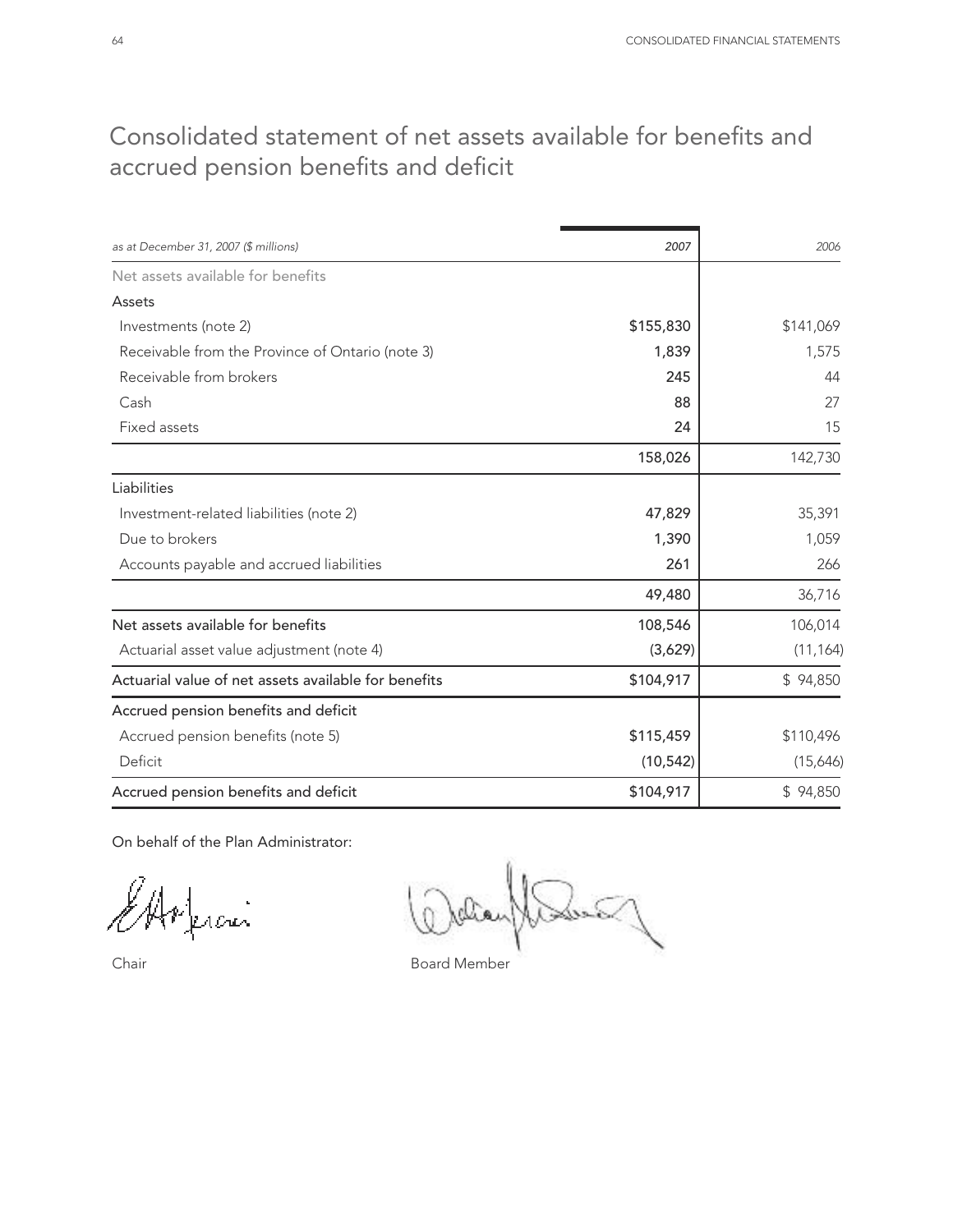## Consolidated statement of changes in net assets available for benefits

| for the year ended December 31, 2007 (\$ millions)   | 2007      | 2006      |
|------------------------------------------------------|-----------|-----------|
| Net assets available for benefits, beginning of year | \$106,014 | \$96,128  |
| Investment operations                                |           |           |
| Investment income (note 9)                           | 4,678     | 12,311    |
| Administrative expenses – Investments (note 14a)     | (229)     | (220)     |
| Net investment operations                            | 4,449     | 12,091    |
| Member service operations                            |           |           |
| Contributions (note 12)                              | 2,138     | 1,646     |
| Benefits paid (note 13)                              | (4,020)   | (3,819)   |
| Administrative expenses - Member Services (note 14b) | (35)      | (32)      |
| Net member service operations                        | (1, 917)  | (2,205)   |
| Increase in net assets available for benefits        | 2,532     | 9,886     |
| Net assets available for benefits, end of year       | \$108,546 | \$106,014 |

# Consolidated statement of changes in accrued pension benefits

| 2007      | 2006      |
|-----------|-----------|
| \$110,496 | \$110,530 |
|           |           |
| 5,177     | 5,075     |
| 3,332     | 3,422     |
| 492       | (5, 133)  |
| (18)      | 421       |
| 8,983     | 3,785     |
|           |           |
| 4,020     | 3,819     |
| 4,963     | (34)      |
| \$115,459 | \$110,496 |
|           |           |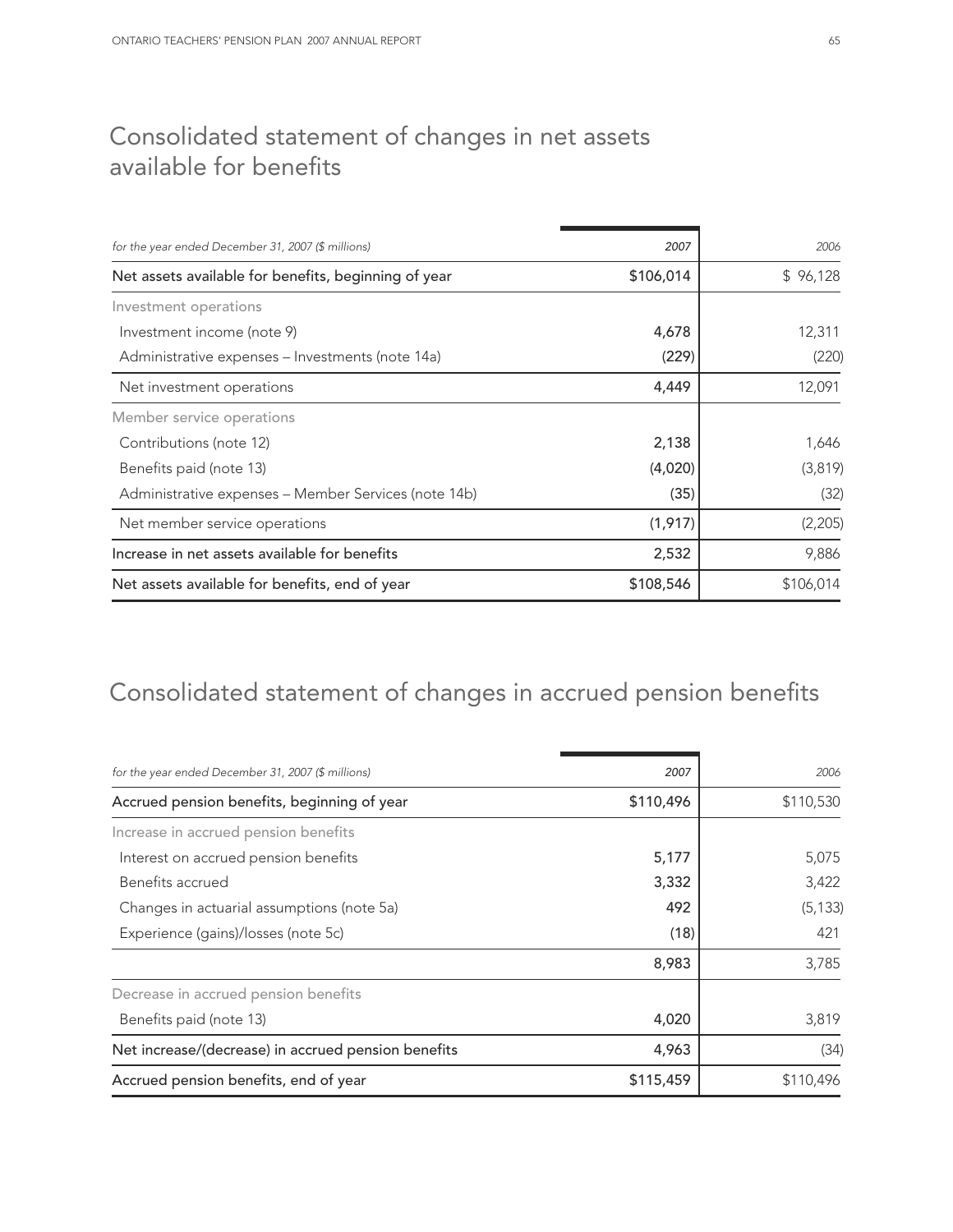# Consolidated statement of changes in deficit

| for the year ended December 31, 2007 (\$ millions)               | 2007        | 2006        |
|------------------------------------------------------------------|-------------|-------------|
| Deficit, beginning of year                                       | \$(15,646)  | \$(21, 836) |
| Increase in net assets available for benefits                    | 2,532       | 9,886       |
| Change in actuarial asset value adjustment (note 4)              | 7,535       | (3,730)     |
| Increase in actuarial value of net assets available for benefits | 10,067      | 6,156       |
| Net (increase)/decrease in accrued pension benefits              | (4,963)     | 34          |
| Deficit, end of year                                             | \$(10, 542) | \$(15,646)  |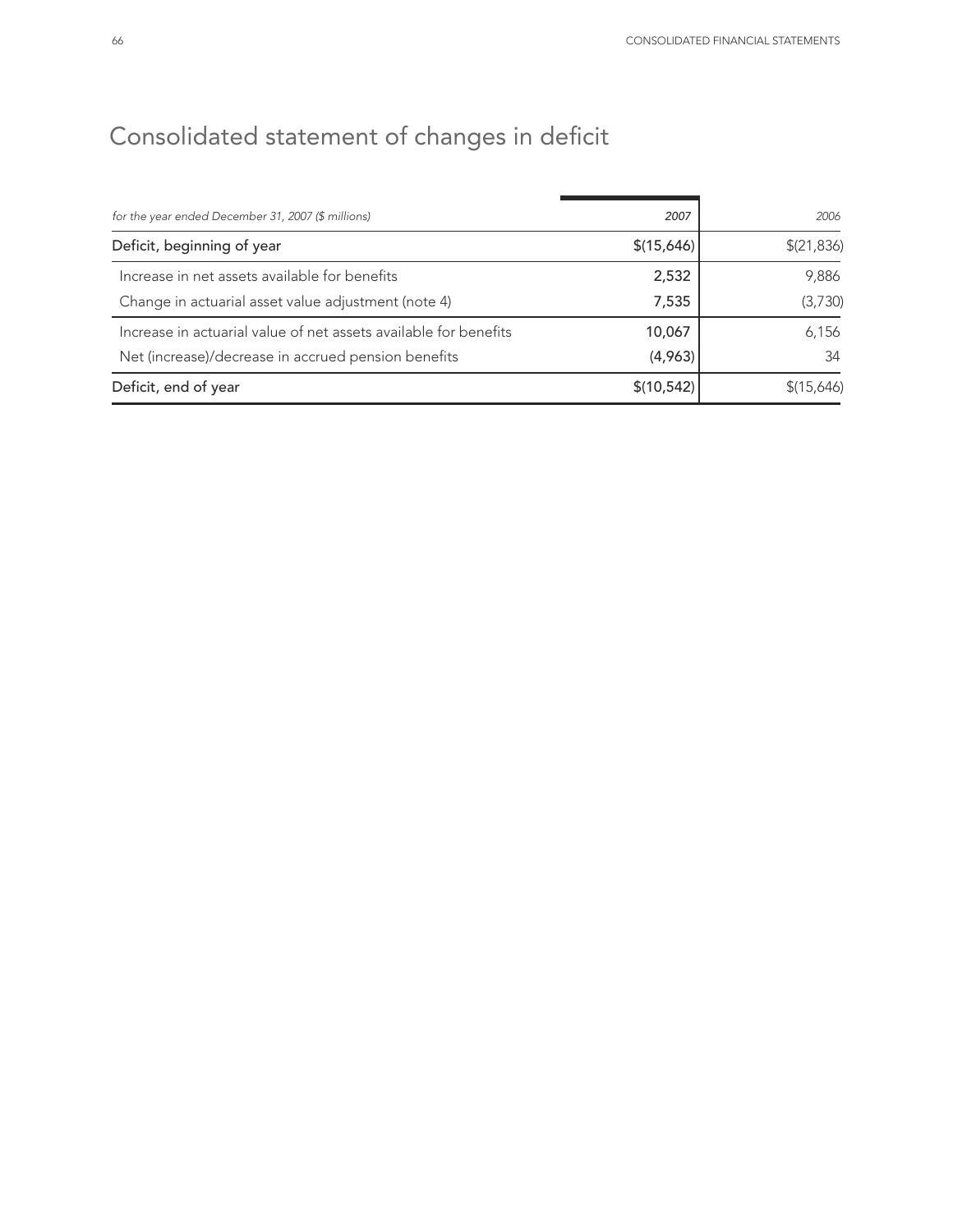## Notes to consolidated financial statements

*for the year ended December 31, 2007*

## Description of Plan

The following description of the Ontario Teachers' Pension Plan (the Plan) is a summary only. For more complete information, reference should be made to the Teachers' Pension Act (Ontario) (the TPA) as amended.

#### (a) General

The Plan is governed by the TPA. It is a contributory defined benefit pension plan co-sponsored by the Province of Ontario (the Province) and Plan members, represented by the Ontario Teachers' Federation (the OTF) (the co-sponsors). The terms of the Plan are set out in the Partners' Agreement.

The Plan is registered with the Financial Services Commission of Ontario (FSCO) and under the Income Tax Act (Canada) (the ITA) (registration number 0345785) as a Registered Pension Plan which is not subject to income taxes.

The Plan is administered and the investments are managed by the Ontario Teachers' Pension Plan Board (the Board). Under the TPA, the Board is constituted as a corporation without share capital to which the Corporations Act (Ontario) does not apply.

### (b) Funding

Plan benefits are funded by contributions and investment earnings. Contributions are made by active members of the Plan and are matched by either the Province or designated private schools and organizations. The determination of the value of the benefits and required contributions is made on the basis of periodic actuarial valuations.

#### (c) Retirement pensions

A retirement pension is available based on the number of years of credited service, the average of the best five annual salaries and the age of the member at retirement. A member is eligible for a reduced retirement pension from age 50. An unreduced retirement pension is available at age 65 or if the sum of a member's age and qualifying service equals 85.

#### (d) Disability pensions

A disability pension is available at any age to a disabled member with a minimum of 10 years of qualifying service. The type of disability pension is determined by the extent of the disability.

#### (e) Death benefits

Death benefits are available on the death of an active member and may be available on the death of a retired member. The benefit may take the form of a survivor pension, lump-sum payment or both.

## (f) Escalation of benefits

Pension benefits are adjusted annually for inflation at 100% of the Consumer Price Index, subject to a limit of 8% in any one year with any excess carried forward.

#### (g) Retirement Compensation Arrangement

Restrictions in the ITA and its regulations on the payment of certain benefits from the registered pension plan for periods of service after 1991 may impact some Plan members. To address affected members, the Retirement Compensation Arrangement (the RCA) was established by agreement between the co-sponsors as a supplementary plan to provide for these benefits. Examples of these benefits include: (1) members of the Plan who retired with average earnings above \$120,440 (CPP-exempt members \$111,111) in 2007 and \$114,677 (CPP-exempt members \$105,556) in 2006; and (2) members whose pensions would require a larger reduction for early retirement to comply with the ITA limitations than the Plan would impose. Because the RCA is a separate trust, the net assets available for benefits and accrued benefits and deficit of the RCA are not included in these consolidated financial statements.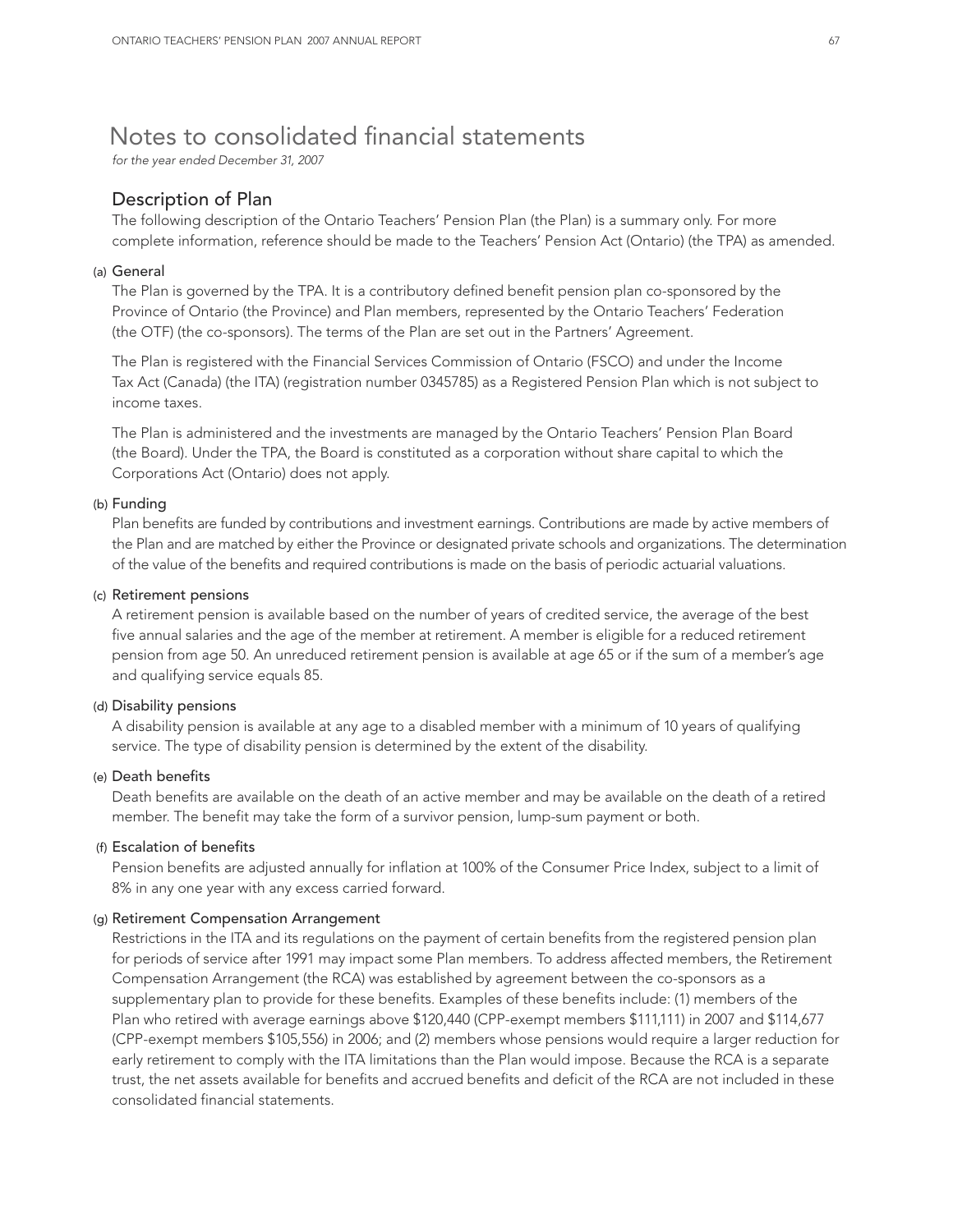## NOTE 1. Summary of significant accounting policies

### (a) Basis of presentation

These consolidated financial statements are prepared in accordance with Canadian Generally Accepted Accounting Principles.

The fair value of assets and liabilities and the results of operations of subsidiary companies and variable interest entities (VIEs) where the Plan is the primary beneficiary are consolidated as part of the Plan's financial statements.

A VIE is an entity which does not have sufficient equity at risk to finance its activities without additional subordinated financial support or an entity in which the holders of the equity at risk lack the characteristics of a controlling financial interest. The primary beneficiary, which is the enterprise that absorbs the majority of the expected losses or is entitled to the majority of the expected residual returns, is required to consolidate the VIE in its financial statements.

VIEs in which the Plan is the primary beneficiary or in which it has a significant variable interest are primarily private equity and alternative investments limited partnerships.

The Plan's consolidated financial statements also include its proportionate share of the fair value of assets, liabilities and operations of investments in joint ventures.

Intercompany transactions and balances are eliminated in preparing these consolidated financial statements.

Certain comparative figures have been reclassified to conform with the current year's presentation.

### (b) Change in accounting policy

In 2007, the Plan adopted Canadian Institute of Chartered Accountants (CICA) Emerging Issues Committee Abstract No. 168, Accounting by Pension Plans for Transaction Costs (EIC-168), which requires that pension plans not include transaction costs in the fair value of investments. Under EIC-168, transaction costs are included in the statement of changes in net assets in the period incurred. EIC-168 is required to be applied retrospectively, without restatement of prior periods, for fiscal years ending on or after December 31, 2007.

Prior to the adoption of EIC-168, transaction costs incurred were capitalized and added to the cost of securities purchased and deducted from the proceeds of securities sold. Upon the adoption of EIC-168, transaction costs are expensed and presented as a component of net investment income in Note 9. The impact of adopting this EIC did not have a material impact on the consolidated financial position or results of operations of the Plan.

#### (c) Investments

#### *Valuation of investments*

Investments and investment-related liabilities are stated at fair value. Fair value is an estimate of the amount of consideration that would be agreed upon in an arm's-length transaction between knowledgeable, willing parties who are under no compulsion to act.

Fair values of investments are determined as follows:

- a. Short-term money-market securities are valued using either market closing mid prices or discounted cash flows based on current market yields, when market closing mid prices are unavailable.
- b. Bonds are valued on the basis of market quoted closing mid prices. If quoted closing mid prices are not available, estimated values are calculated using discounted cash flows based on current market yields and comparable securities, as appropriate.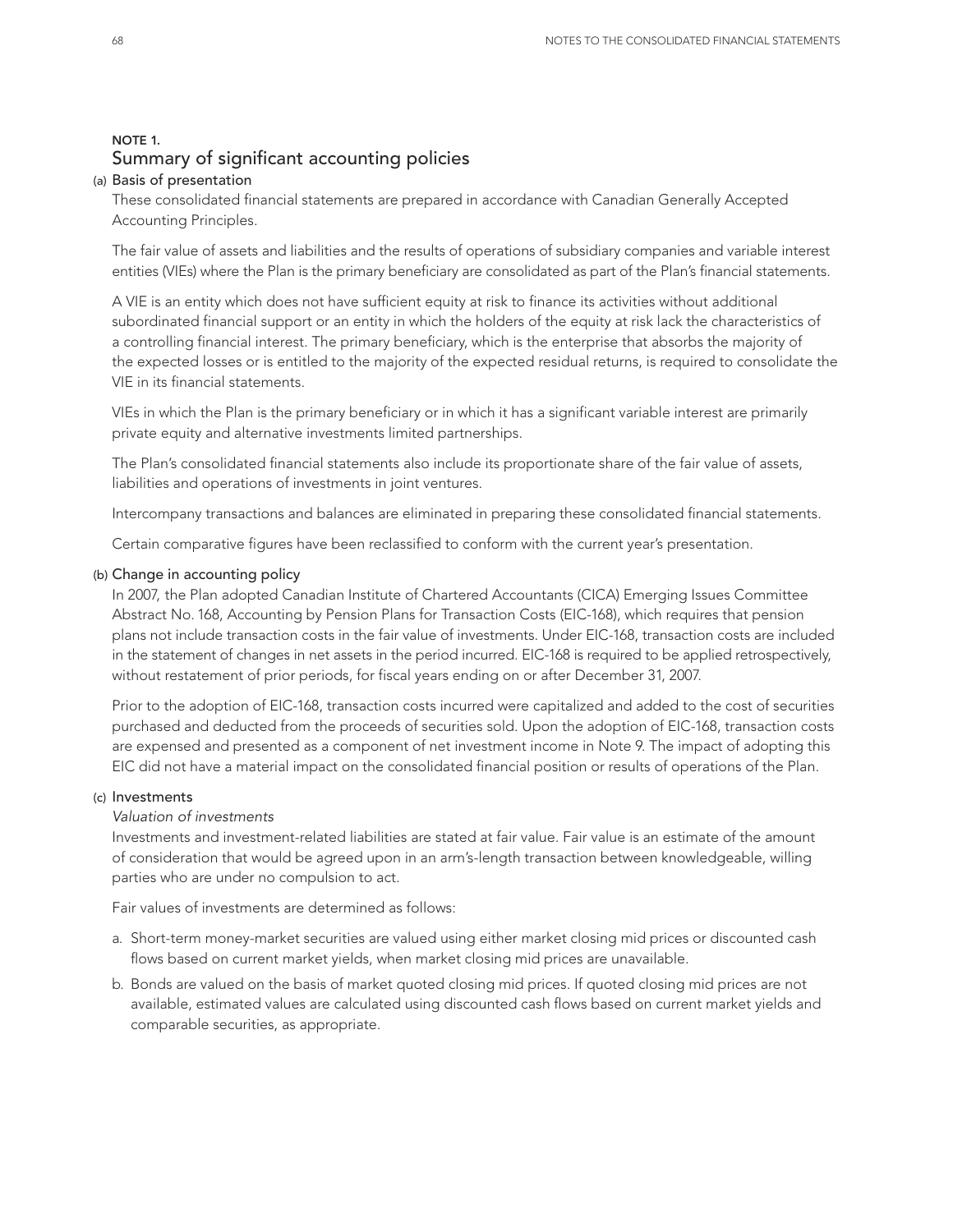- c. Public equities are valued at quoted market closing prices. When the market for a public equity is not active or when there are restrictions on the sale of all or part of a public equity imposed on the Plan by external parties, management estimates the fair value by using appropriate techniques including valuation models.
- d. Real estate, private equities, infrastructure and timber are valued based on estimated fair values determined by using appropriate techniques including valuation models and best estimates by management and/or appraisers.
- e. All derivative financial instruments are recorded at fair value using market prices. Where quoted market values are not readily available, appropriate techniques including valuation models are used to determine fair value.
- f. Alternative investments, comprised of hedge funds and managed futures accounts, are recorded at fair value based on net asset values obtained from each of the funds' administrators.

Fair values determined using valuation models require the use of assumptions. In determining these assumptions, management utilizes inputs observed from markets including factors such as interest rate yield curves, multiples for public comparable securities, market-based multiples, and asset-based multiples as applicable and appropriate. In limited circumstances, management uses input parameters that are not based on observable market data with an adjustment to reflect the uncertainty and to ensure that investments are reported at fair value. Management has assessed and determined that using possible alternative assumptions will not result in significantly different fair values.

#### *Trade-date reporting*

Purchases and sales of investments and derivative contracts are recorded as of the trade date (the date upon which the substantial risks and rewards have been transferred).

### *Investment income*

Dividend income is recognized based on the ex-dividend date, and interest income and real estate income are recognized on the accrual basis as earned. Investment income also includes both realized and unrealized gains and losses. Since real estate income is determined on a fair value basis, a charge for depreciation and amortization is excluded from the determination of real estate income. Certain management and performance fees for externally-managed private equity and hedge funds are offset against investment income.

#### *Transaction costs*

Transaction costs are incremental costs directly attributable to the acquisition, issue or disposal of a financial asset or financial liability. Transaction costs incurred are expensed and recorded as transaction costs. Any transaction amounts received by the Plan that are directly attributable to the acquisition of an investment are netted against transaction costs paid.

#### (d) Foreign currency translation

Assets and liabilities denominated in foreign currencies are translated into Canadian dollars at the exchange rates prevailing on the year-end date. Income and expenses are translated into Canadian dollars at the exchange rates prevailing on the dates of the transactions. The realized and unrealized gains and losses arising from these translations are included within net realized and unrealized gains on investments in investment income.

#### (e) Accrued pension benefits

The value of accrued pension benefits and changes therein during the year are based on an actuarial valuation prepared by an independent firm of actuaries. The valuation is made as at the beginning of the year and then extrapolated to year end. It uses the projected benefit method pro-rated on service and management's best estimate, as at the valuation date, of various economic and non-economic assumptions.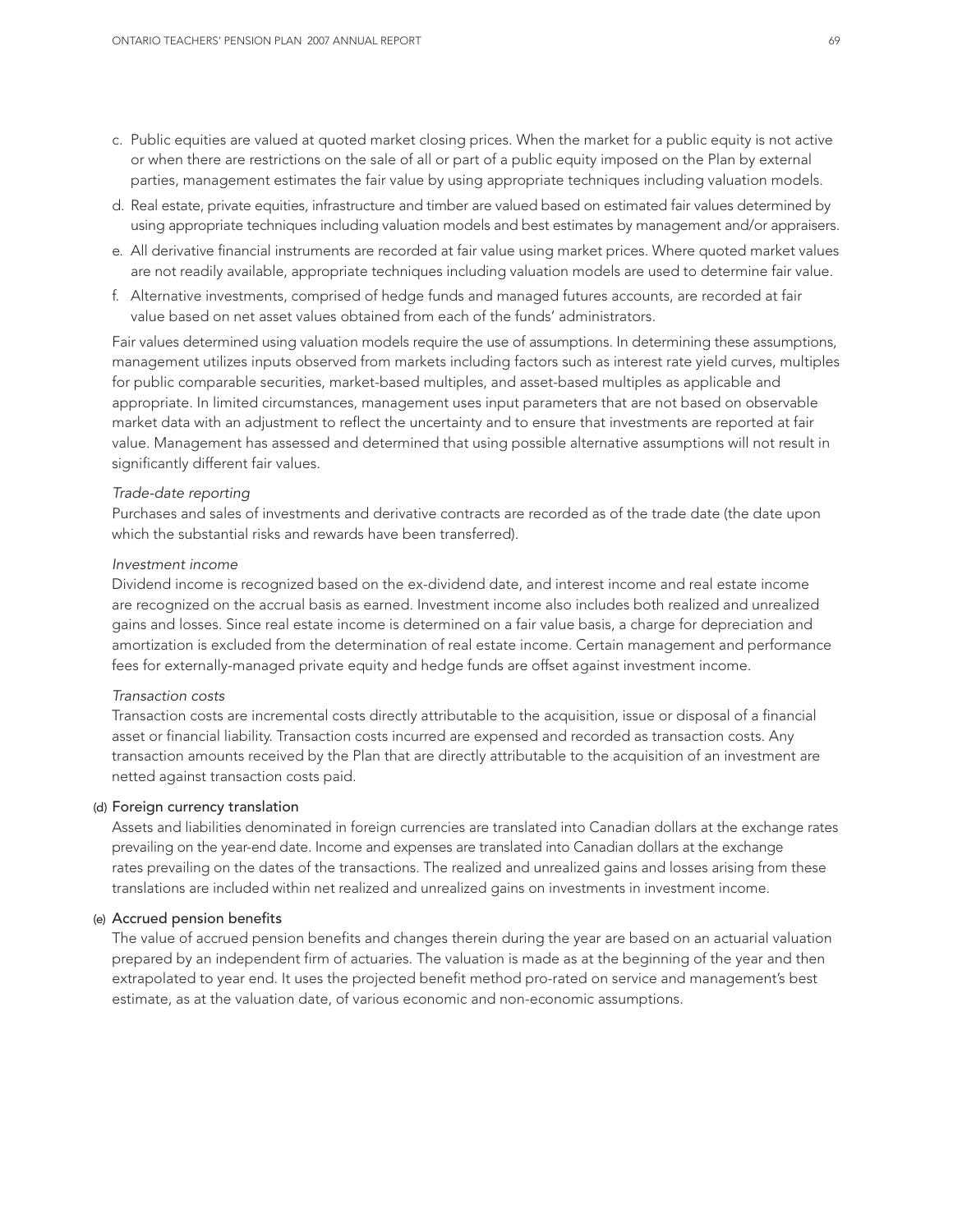#### (f) Contributions

Contributions from the members, the Province and designated private schools and organizations are recorded on an accrual basis. Cash received from members for credited service and cash transfers from other pension plans are recorded when received.

## (g) Benefits

Benefit payments to members and others, commuted value payments and refunds to former members, and transfer payments to other plans are recorded in the period in which they are paid. Any benefit payment accruals not paid are reflected in accrued pension benefits.

### (h) Use of estimates

In preparing these consolidated financial statements, management uses estimates and assumptions that primarily affect the reported values of assets and liabilities, and related income and expenses. Significant estimates are used primarily in the determination of accrued pension benefits and the fair value of investments and investment-related receivables and liabilities. Note 5 explains how estimates are used in determining accrued pension benefits and note 1b explains how estimates are used to derive the fair value of investments and investment-related receivables and liabilities.

### (i) Future accounting changes

On December 1, 2006, the CICA issued three new accounting standards: Handbook Section 1535, Capital Disclosures, Handbook Section 3862, Financial Instruments – Disclosures, and Handbook Section 3863, Financial Instruments – Presentation. These new standards became effective for the Plan on January 1, 2008.

Section 1535 specifies the disclosure of (i) an entity's objectives, policies and procedures and process for managing capital; (ii) quantitative data about what the entity regards as capital; (iii) whether the entity has complied with any capital requirements; and (iv) if it has not complied, the consequences of such non-compliance.

Sections 3862 and 3863 replace Handbook Section 3861, Financial Instruments – Disclosure and Presentation, revising and enhancing its disclosure requirements, and carrying forward unchanged its presentation requirements. These new sections place increased emphasis on disclosures about the nature and extent of risks arising from financial instruments and how the entity manages those risks.

## NOTE 2. Investments

The Plan invests, directly or through derivatives, in fixed income, equities and inflation-sensitive investments in accordance with the Board's policy of asset diversification.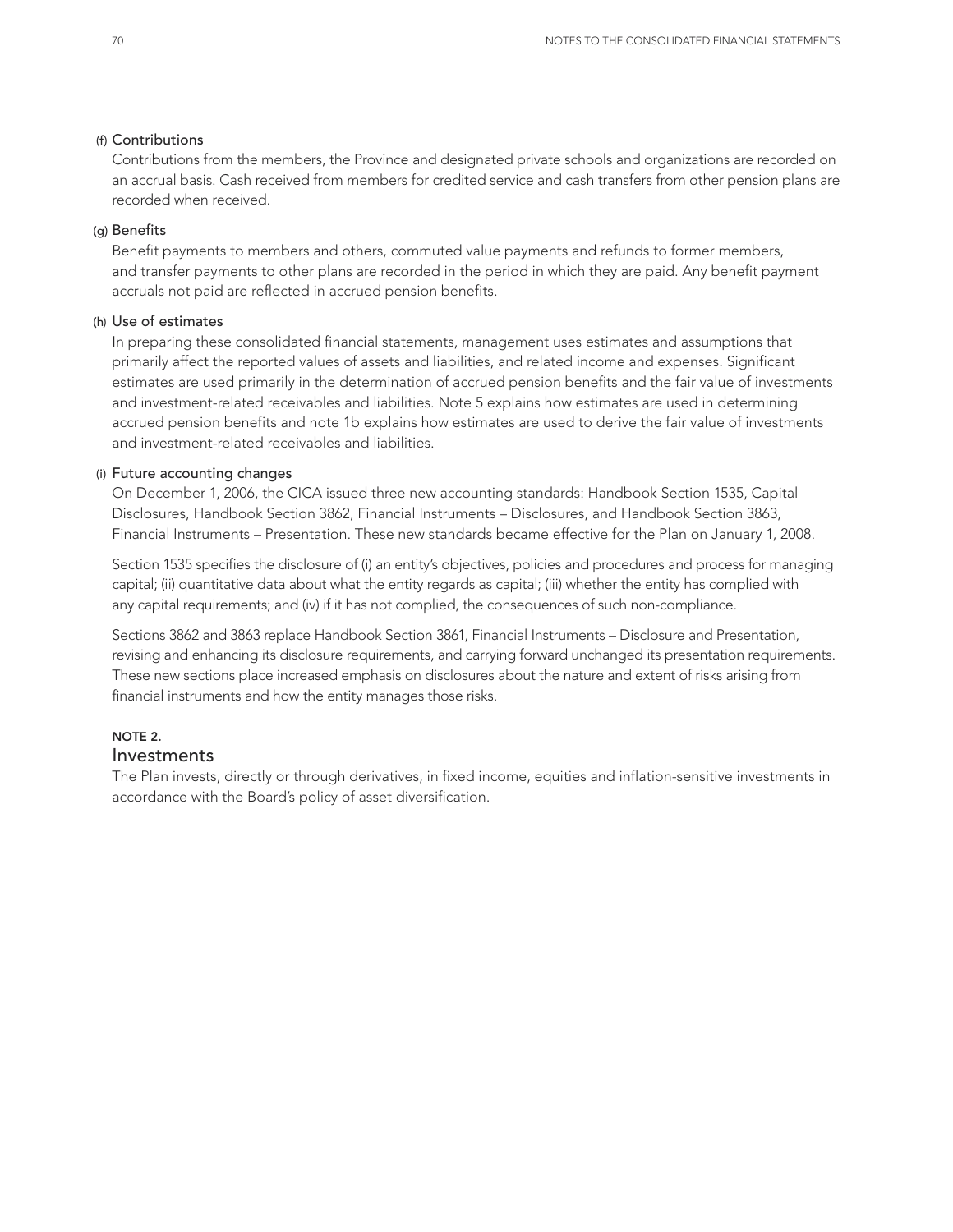## (a) Investments<sup>(1)</sup> before allocating the effect of derivative contracts

The schedule below summarizes the Plan's investments and investment-related liabilities, including net accrued interest and dividends of \$440 million (2006 – \$401 million), before allocating the effect of derivative contracts, as at December 31:

|                                                 |             | 2007        |             | 2006        |
|-------------------------------------------------|-------------|-------------|-------------|-------------|
| (\$ millions)                                   | Fair Value  | Cost        | Fair Value  | Cost        |
| Fixed income                                    |             |             |             |             |
| Debentures                                      | \$<br>5,936 | 5,316<br>\$ | \$<br>7,875 | \$<br>6,855 |
| <b>Bonds</b>                                    | 34,137      | 34,619      | 23,613      | 23,081      |
| Money-market securities                         | 8,037       | 8,042       | 6,159       | 6,166       |
| Alternative investments <sup>(2)</sup>          | 11,450      | 11,051      | 12,767      | 11,283      |
|                                                 | 59,560      | 59,028      | 50,414      | 47,385      |
| Equity                                          |             |             |             |             |
| Publicly traded                                 |             |             |             |             |
| Canadian                                        | 10,020      | 6,153       | 15,453      | 9,660       |
| Non-Canadian                                    | 18,136      | 18,444      | 19,604      | 16,403      |
| Non-publicly traded                             |             |             |             |             |
| Canadian                                        | 3,369       | 2,864       | 2,945       | 2,435       |
| Non-Canadian                                    | 8,860       | 9,284       | 5,102       | 5,030       |
|                                                 | 40,385      | 36,745      | 43,104      | 33,528      |
| Inflation-sensitive investments                 |             |             |             |             |
| Real estate (note 8)                            | 16,852      | 11,854      | 15,157      | 10,989      |
| Real-rate products                              |             |             |             |             |
| Canadian                                        | 7,946       | 6,103       | 8,612       | 6,262       |
| Non-Canadian                                    | 3,733       | 3,820       | 3,640       | 3,522       |
| Infrastructure and timber                       | 15,418      | 14,693      | 9,586       | 8,596       |
|                                                 | 43,949      | 36,470      | 36,995      | 29,369      |
|                                                 | 143,894     | 132,243     | 130,513     | 110,282     |
| Investment-related receivables                  |             |             |             |             |
| Securities purchased under agreements to resell | 7,896       | 7,937       | 6,848       | 6,814       |
| Cash collateral deposited under securities      |             |             |             |             |
| borrowing arrangements                          | 227         | 240         | 930         | 904         |
| Derivative-related, net                         | 3,813       | 1,814       | 2,778       | 1,452       |
|                                                 | 11,936      | 9,991       | 10,556      | 9,170       |
| Investments                                     | \$155,830   | \$142,234   | \$141,069   | \$119,452   |

(1) For additional details, refer to the schedule of Investments over \$100 million on page 89.

(2) Comprised of hedge funds and managed futures accounts.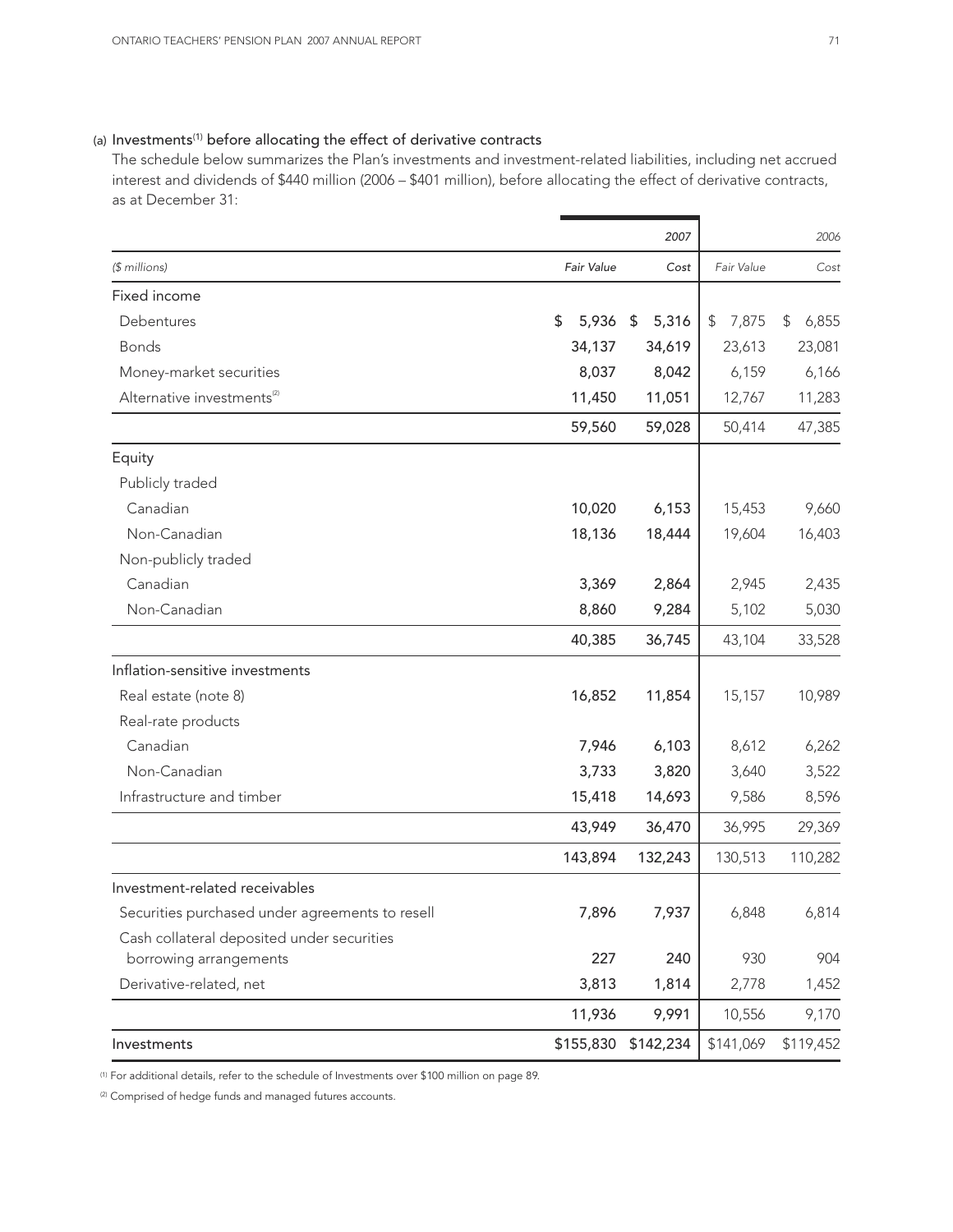|                                                       |                   | 2007       |            | 2006        |  |
|-------------------------------------------------------|-------------------|------------|------------|-------------|--|
| $$$ millions)                                         | <b>Fair Value</b> | Cost       | Fair Value | Cost        |  |
| Investment-related liabilities                        |                   |            |            |             |  |
| Securities sold under agreements to repurchase        | \$ (23, 143)      | \$(23,205) | \$(17,252) | \$(17, 187) |  |
| Securities sold but not yet purchased                 |                   |            |            |             |  |
| Fixed income                                          | (6, 188)          | (6, 233)   | (3,263)    | (3,243)     |  |
| Equities                                              | (226)             | (237)      | (921)      | (817)       |  |
| Joint ventures (note 6)                               | (3,995)           | (3,983)    | (3, 575)   | (3, 575)    |  |
| Subsidiaries and VIEs (note 7)                        | (8,693)           | (8,699)    | (4,713)    | (4,714)     |  |
| Real estate (note 8)                                  | (3,440)           | (3, 428)   | (4,038)    | (3,804)     |  |
| Cash collateral received under credit support annexes | (32)              | (32)       | (5)        | (5)         |  |
| Derivative-related, net                               | (2, 112)          | (1, 172)   | (1,624)    | (1, 337)    |  |
|                                                       | (47, 829)         | (46,989)   | (35, 391)  | (34,682)    |  |
| Net investments (note 2c)                             | \$108,001         | \$95,245   | \$105,678  | \$84,770    |  |
|                                                       |                   |            |            |             |  |

## (b) Derivative contracts

Derivative contracts are financial contracts, the value of which is derived from the value of underlying assets, commodities, indices, interest rates or currency rates. Derivative contracts are transacted either in the over-thecounter (OTC) market or on regulated exchanges.

Notional amounts of derivative contracts represent the contractual amount to which a rate or price is applied for computing the cash to be paid or received. Notional amounts are the basis upon which the returns from, and the fair value of, the contracts are determined.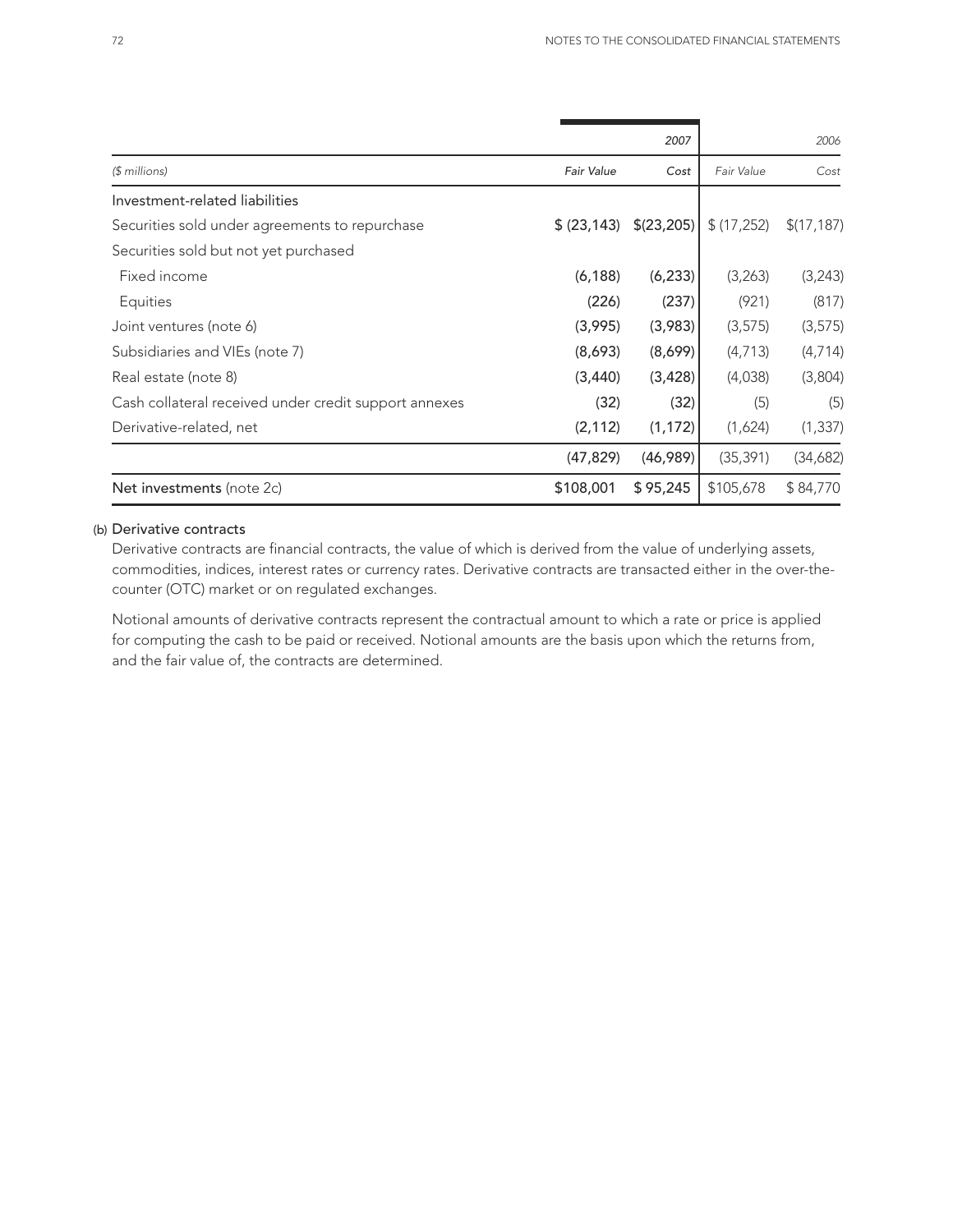|                                  |                                                                      |           | 2007           |           | 2006       |
|----------------------------------|----------------------------------------------------------------------|-----------|----------------|-----------|------------|
| (\$ millions)                    |                                                                      | Notional  | Fair Value     | Notional  | Fair Value |
| Equity and commodity derivatives |                                                                      |           |                |           |            |
| Swaps                            |                                                                      | \$18,117  | \$(117)        | \$18,114  | \$1,194    |
| Futures                          |                                                                      | 5,062     | 60             | 2,939     | (7)        |
| Options: Listed                  | - purchased                                                          | 86        | 2              | 69        |            |
|                                  | - written                                                            | 108       | (3)            | 92        | (1)        |
| <b>OTC</b>                       | - purchased                                                          | 4,476     | 469            | 2,638     | 161        |
|                                  | - written                                                            | 1,380     | (50)           | 2,116     | (102)      |
|                                  |                                                                      | 29,229    | 361            | 25,968    | 1,245      |
| Interest rate derivatives        |                                                                      |           |                |           |            |
| Swaps                            |                                                                      | 67,557    | 547            | 44,510    | 88         |
| Futures                          |                                                                      | 85,111    | 1              | 61,026    | (5)        |
| Options: Listed                  | - purchased                                                          | 14,427    | 9              | 4,777     | 5          |
|                                  | $-$ written                                                          | 3,374     | (8)            | 4,753     | (5)        |
| <b>OTC</b>                       | - purchased                                                          | 21,777    | 294            | 21,414    | 298        |
|                                  | - written                                                            | 21,556    | (191)          | 19,189    | (230)      |
|                                  |                                                                      | 213,802   | 652            | 155,669   | 151        |
| Currency derivatives             |                                                                      |           |                |           |            |
| Swaps                            |                                                                      | 522       | 93             | 671       | 87         |
| Forwards <sup>(3)</sup>          |                                                                      | 61,896    | 10             | 74,195    | (470)      |
| Futures                          |                                                                      |           |                | 3         |            |
| Options: OTC                     | - purchased                                                          | 15,121    | 229            | 3,700     | 21         |
|                                  | - written                                                            | 6,654     | (125)          | 2,873     | (13)       |
|                                  |                                                                      | 84,193    | 207            | 81,442    | (375)      |
| Credit derivatives               |                                                                      |           |                |           |            |
| Loan participations              |                                                                      | 368       | 154            | 959       | 680        |
| Credit default swaps - purchased |                                                                      | 17,489    | 720            | 9,811     | 46         |
|                                  | - written                                                            | 4,520     | (427)          | 1,760     | (91)       |
| Total return swaps               |                                                                      | 810       | (19)           | 591       | 6          |
| Equity default swaps             |                                                                      | 9         | $\overline{2}$ | 9         |            |
|                                  |                                                                      | 23,196    | 430            | 13,130    | 641        |
| Other derivatives                |                                                                      |           |                |           |            |
| Volatility/variance swaps        |                                                                      | 24,332    | 17             | 8,905     | 44         |
| Dividend swaps                   |                                                                      | 376       | 3              | 128       | 38         |
|                                  |                                                                      | 24,708    | 20             | 9,033     | 82         |
|                                  |                                                                      | 375,128   | 1,670          | 285,242   | 1,744      |
|                                  | Less: Net cash collateral paid/(received) under derivative contracts |           | 31             |           | (590)      |
|                                  | Notional and net fair value of derivative contracts                  | \$375,128 | \$1,701        | \$285,242 | \$1,154    |

The following schedule summarizes the notional amounts and fair value of the Plan's derivative contracts held as at December 31:

(3) Excludes currency forwards related to Real Estate assets as disclosed in note 8.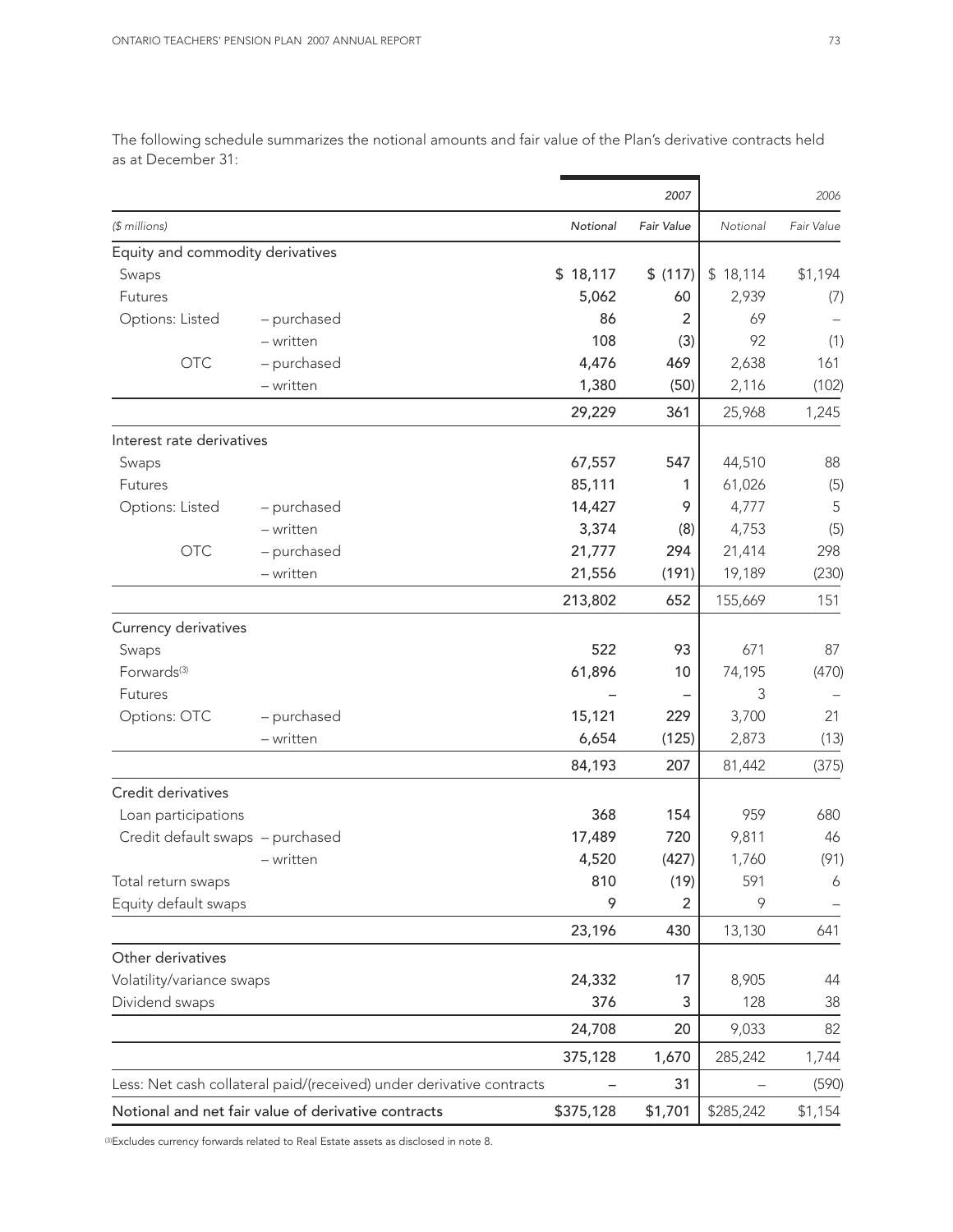| $$$ millions)                                       | 2007    | 2006    |
|-----------------------------------------------------|---------|---------|
| Derivative-related receivables                      | \$4,048 | \$3,413 |
| Cash collateral paid under derivative contracts     | 406     | 96      |
| Derivative-related liabilities                      | (2,378) | (1,669) |
| Cash collateral received under derivative contracts | (375)   | (686)   |
|                                                     | \$1,701 | \$1,154 |

The net fair value of derivative contracts as at December 31 on the previous page is represented by:

The derivative contracts on the previous page mature within one year except for the following, which have a weighted average maturity as follows:

|                                  |                           | 2007                                       |                           | 2006                                       |
|----------------------------------|---------------------------|--------------------------------------------|---------------------------|--------------------------------------------|
|                                  | Notional<br>(\$ millions) | Weighted<br>Average<br>Maturity<br>(years) | Notional<br>$$$ millions) | Weighted<br>Average<br>Maturity<br>(years) |
| Equity and commodity derivatives |                           |                                            |                           |                                            |
| Swaps                            | \$1,275                   | 1.9                                        | \$1,227                   | 2.0                                        |
| OTC options                      | 3,127                     | 2.7                                        | 2,690                     | 2.7                                        |
| Interest rate derivatives        |                           |                                            |                           |                                            |
| Swaps                            | 41,920                    | 8.0                                        | 39,402                    | 9.5                                        |
| OTC options                      | 26,495                    | 6.4                                        | 7,465                     | 15.2                                       |
| Currency derivatives             |                           |                                            |                           |                                            |
| Swaps                            | 428                       | 10.8                                       | 453                       | 4.4                                        |
| Forwards                         | 19,205                    | 1.6                                        | 90                        | 1.1                                        |
| Options                          | 1,382                     | 2.3                                        |                           |                                            |
| Credit derivatives               |                           |                                            |                           |                                            |
| Loan participations              | 244                       | 2.7                                        | 959                       | 3.6                                        |
| Credit default swaps             | 20,318                    | 16.0                                       | 11,057                    | 8.1                                        |
| Total return swaps               | 747                       | 5.6                                        | 591                       | 2.8                                        |
| Equity default swaps             | 9                         | 4.5                                        | 9                         | 5.5                                        |
| Other derivatives                |                           |                                            |                           |                                            |
| Volatility/variance swaps        | 18,215                    | 3.8                                        | 6,343                     | 2.4                                        |
| Dividend swaps                   | 299                       | 6.0                                        | 120                       | 4.5                                        |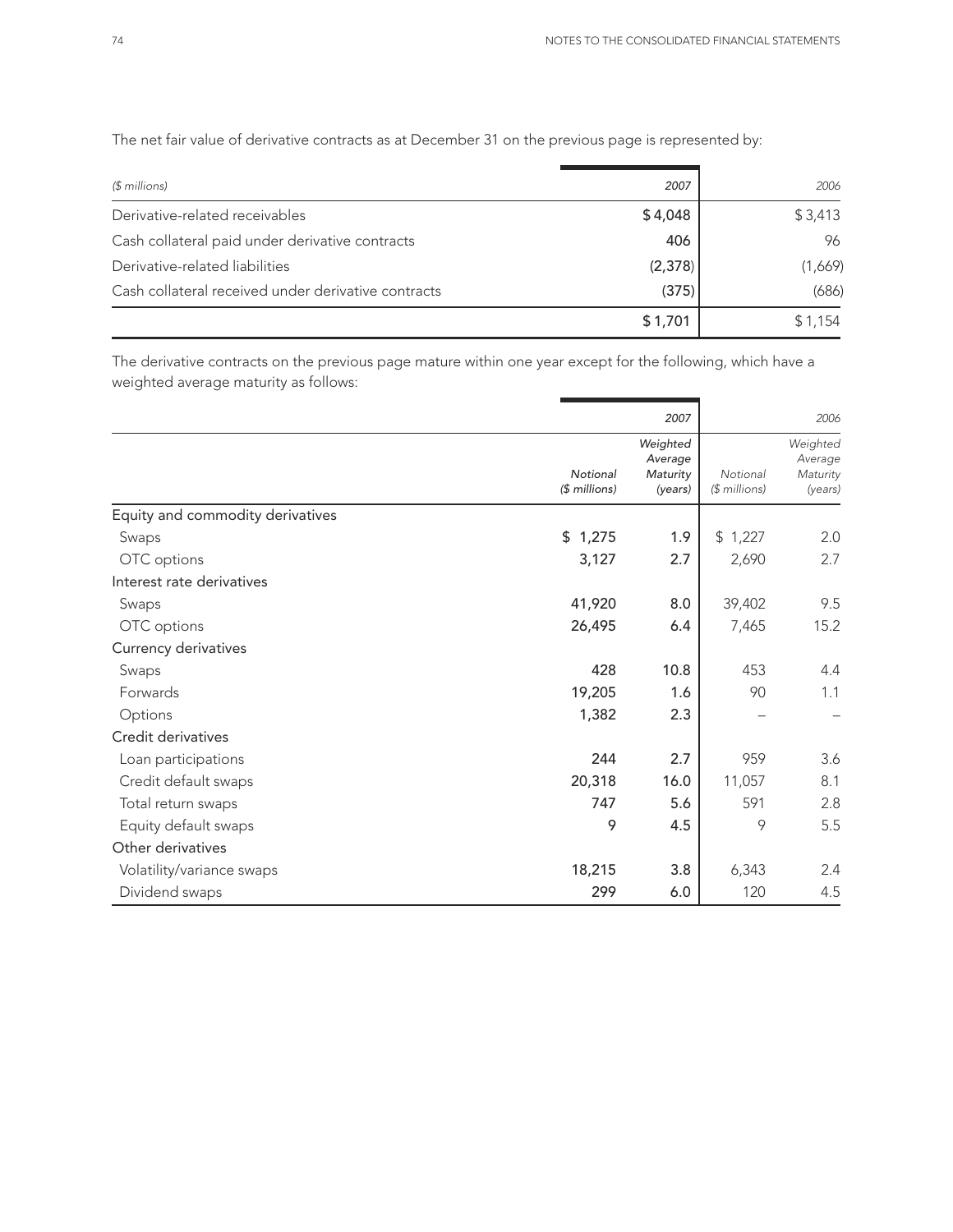#### (c) Investment asset mix

The Plan had a policy asset mix of 45% equities, 22% fixed income and 33% inflation-sensitive investments at December 31, 2007 and 2006.

Direct investments, derivative contracts, and investment-related receivables and liabilities are classified by asset-mix category based on the intent of the investment strategies of the underlying portfolios of the Plan. The Plan's net investments as at December 31 are summarized below:

|                                         |                                                                                            | 2007                  |                                                                       | 2006           |
|-----------------------------------------|--------------------------------------------------------------------------------------------|-----------------------|-----------------------------------------------------------------------|----------------|
|                                         | <b>Effective Net</b><br><i><u><b>Investments</b></u></i><br>at Fair Value<br>$$$ millions) | <b>Asset Mix</b><br>% | <b>Effective Net</b><br>Investments<br>at Fair Value<br>(\$ millions) | Asset Mix<br>% |
| Equity                                  |                                                                                            |                       |                                                                       |                |
| Canadian                                | \$13,732                                                                                   | 13%                   | \$16,386                                                              | 15%            |
| Non-Canadian                            | 36,314                                                                                     | 34                    | 32,425                                                                | 31             |
|                                         | 50,046                                                                                     | 47                    | 48,811                                                                | 46             |
| Fixed income                            |                                                                                            |                       |                                                                       |                |
| <b>Bonds</b>                            | 22,911                                                                                     | 21                    | 20,856                                                                | 20             |
| Alternative investments                 | 9,889                                                                                      | 9                     | 9,656                                                                 | 9              |
| Absolute return strategies              | 2,408                                                                                      | 2                     | 5,557                                                                 | 5              |
| Money market                            | (13, 584)                                                                                  | (12)                  | (11, 222)                                                             | (11)           |
| Debt on real estate properties (note 8) | (2,945)                                                                                    | (3)                   | (3,409)                                                               | (3)            |
|                                         | 18,679                                                                                     | 17                    | 21,438                                                                | 20             |
| Inflation-sensitive                     |                                                                                            |                       |                                                                       |                |
| Real estate, net (note 8)               | 16,357                                                                                     | 15                    | 14,528                                                                | 14             |
| Real-rate products                      | 11,061                                                                                     | 10                    | 11,803                                                                | 11             |
| Infrastructure and timber               | 8,840                                                                                      | 8                     | 6,775                                                                 | 7              |
| Commodities                             | 3,018                                                                                      | 3                     | 2,323                                                                 | 2              |
|                                         | 39,276                                                                                     | 36                    | 35,429                                                                | 34             |
| Net investments                         | \$108,001                                                                                  | 100%                  | \$105,678                                                             | 100%           |

#### (d) Interest rate risk

Interest rate risk refers to the effect on the market value of the Plan's assets and liabilities due to fluctuations in interest rates. The value of the Plan's assets is affected by short-term changes in nominal and real interest rates. Pension liabilities are exposed to fluctuations in long-term interest rates as well as expectations for salary escalation.

As at December 31, 2007, holding the inflation and salary escalation assumptions constant, a 1% decrease in the assumed long-term real rates of return would result in an increase in the pension liabilities of approximately 17% (2006 – 16%).

After giving effect to the derivative contracts and investment-related receivables and liabilities discussed in note 2b, a 1% increase in nominal interest rates would result in a decline in the value of the fixed income securities of 7% (2006 – 7%). Similarly, a 1% increase in real interest rates would result in a decline in the value of the real-rate products of 16% (2006 – 16%).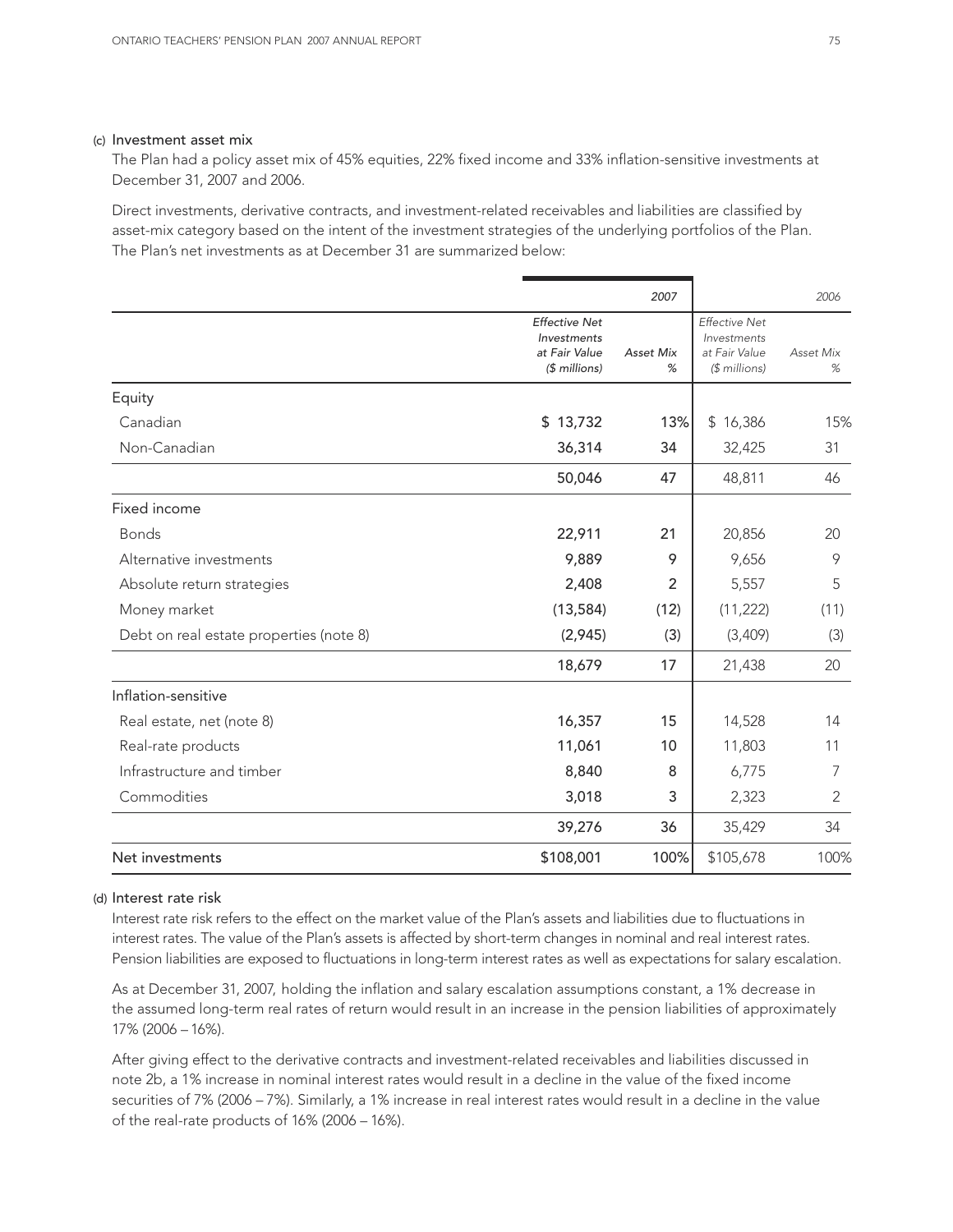#### (e) Credit risk

The Plan is exposed to the risk that a counterparty defaults or becomes insolvent (credit risk).

As at December 31, 2007, the Plan has a significant concentration of credit risk with the Government of Canada and the Province. This concentration relates primarily to the holding of \$23.9 billion of Government of Canada issued securities, \$5.9 billion of non-marketable Province of Ontario debentures, \$0.1 billion in Province of Ontario bonds, a receivable from the Province of \$1.8 billion (see note 3), and future provincial funding requirements of the Plan.

The Plan limits derivative contract credit risk by dealing principally with counterparties that have a credit rating of A or higher, and by utilizing an internal credit-limit monitoring process, as well as through the use of credit mitigation techniques such as master-netting arrangements (which provide for certain rights of offset) and obtaining collateral, including the use of credit-support annexes, where appropriate.

### (f) Foreign currency risk

Foreign currency exposure arises from the Plan's holdings of foreign currency-denominated investments and related derivative contracts. Fluctuations in the relative value of foreign currencies against the Canadian dollar can result in a positive or negative effect on the fair value of investments.

As at December 31, the Plan had investments exposed to foreign currency. In Canadian dollars this exposure is as follows:

| $$$ millions)                 | 2007         | 2006         |
|-------------------------------|--------------|--------------|
| Currency                      | Net Exposure | Net Exposure |
| United States Dollar          | \$10,279     | \$11,509     |
| Euro                          | 5,203        | 8,219        |
| <b>British Pound Sterling</b> | 3,865        | 3,624        |
| Brazilian Real                | 2,740        | 1,653        |
| Australian Dollar             | 2,326        | 990          |
| South Korean Won              | 1,047        | 977          |
| Norwegian Krone               | 1,039        | (388)        |
| Japanese Yen                  | 895          | 3,464        |
| Chilean Peso                  | 644          | 7            |
| New Zealand Dollar            | 639          | 357          |
| Other                         | 2,222        | 2,331        |
|                               | \$30,899     | \$32,743     |

## (g) Securities collateral

Securities with a fair value of \$1,124 million (2006 – \$1,242 million) have been deposited or pledged with various financial institutions as collateral or margin. Securities with a fair value of \$431 million (2006 – \$21 million) have been received from various financial institutions as collateral.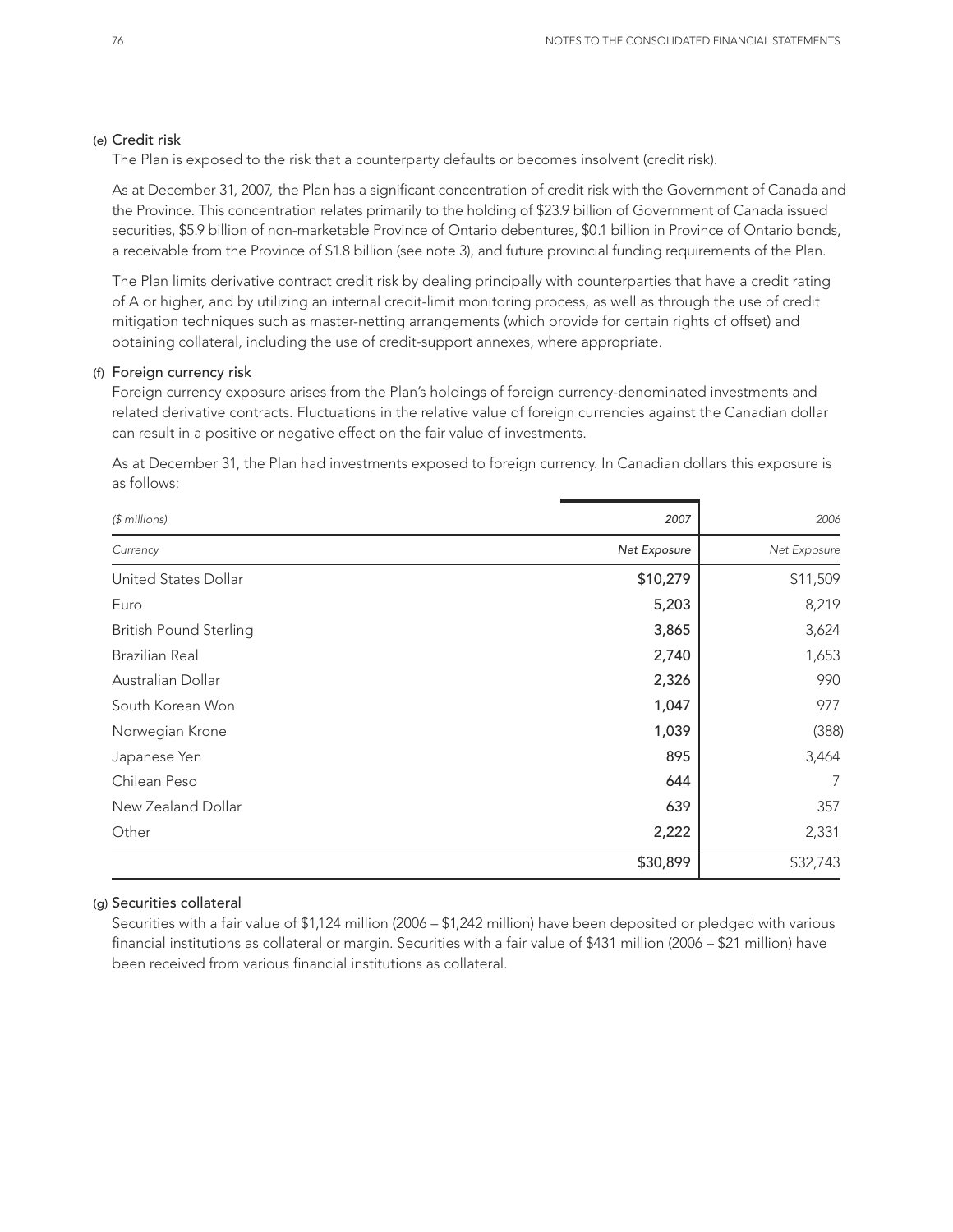## NOTE 3. Receivable from the Province of Ontario

The receivable from the Province consists of required matching contributions and interest thereon.

| $$$ millions)               | 2007    | 2006    |
|-----------------------------|---------|---------|
| Contributions receivable    | \$1,791 | \$1,530 |
| Accrued interest receivable | 48      | 45      |
|                             | \$1,839 | \$1,575 |

The receivable as at December 31, 2007, from the Province consists of \$808 million, which was received in January 2008, and an estimated \$1,031 million to be received with interest in 2009. The receivable as at December 31, 2006, from the Province consisted of \$795 million, which was received in January 2007, and an initial estimate of \$780 million to be received in January 2008.

## NOTE 4.

## Actuarial asset value adjustment

The actuarial value of net assets available for benefits is determined by reference to market rates consistent with assumptions underlying the valuation of accrued pension benefits. The adjustment represents accumulated deferred net gains, being the unamortized difference between the actual, and management's best estimate of, return on the Plan's equity investments (including real estate, commodities, alternative investments, and infrastructure and timber). Annual returns that are in excess of (gains) or below (losses) management's best estimate of returns are amortized over five years. The change in actuarial asset value adjustment for the year was \$7,535 million (2006 – \$(3,730) million).

Fixed income securities are valued at fair value on a basis consistent with the discount rate used to value the Plan's accrued pension benefits, and therefore do not give rise to the need for an adjustment to net assets.

|               | Unamortized<br>(Gains)/Losses |          |           | Unamortized (Gains)/Losses<br>to Be Recognized in |         | Unamortized<br>(Gains)/Losses |
|---------------|-------------------------------|----------|-----------|---------------------------------------------------|---------|-------------------------------|
| $$$ millions) | 2007                          | 2008     | 2009      | 2010                                              | 2011    | 2006                          |
| 2003          | \$                            | \$       | \$        | \$                                                | \$<br>- | \$(1,080)                     |
| 2004          | (727)                         | (727)    |           |                                                   | -       | (1, 454)                      |
| 2005          | (2, 372)                      | (1, 186) | (1, 186)  |                                                   | -       | (3, 558)                      |
| 2006          | (3,804)                       | (1,268)  | (1,268)   | (1,268)                                           | -       | (5,072)                       |
| 2007          | 3,274                         | 819      | 819       | 818                                               | 818     |                               |
|               | \$(3,629)                     | (2,362)  | \$(1,635) | (450)<br>\$                                       | \$818   | \$(11, 164)                   |

The following schedule summarizes the composition of the actuarial asset value adjustment as at December 31: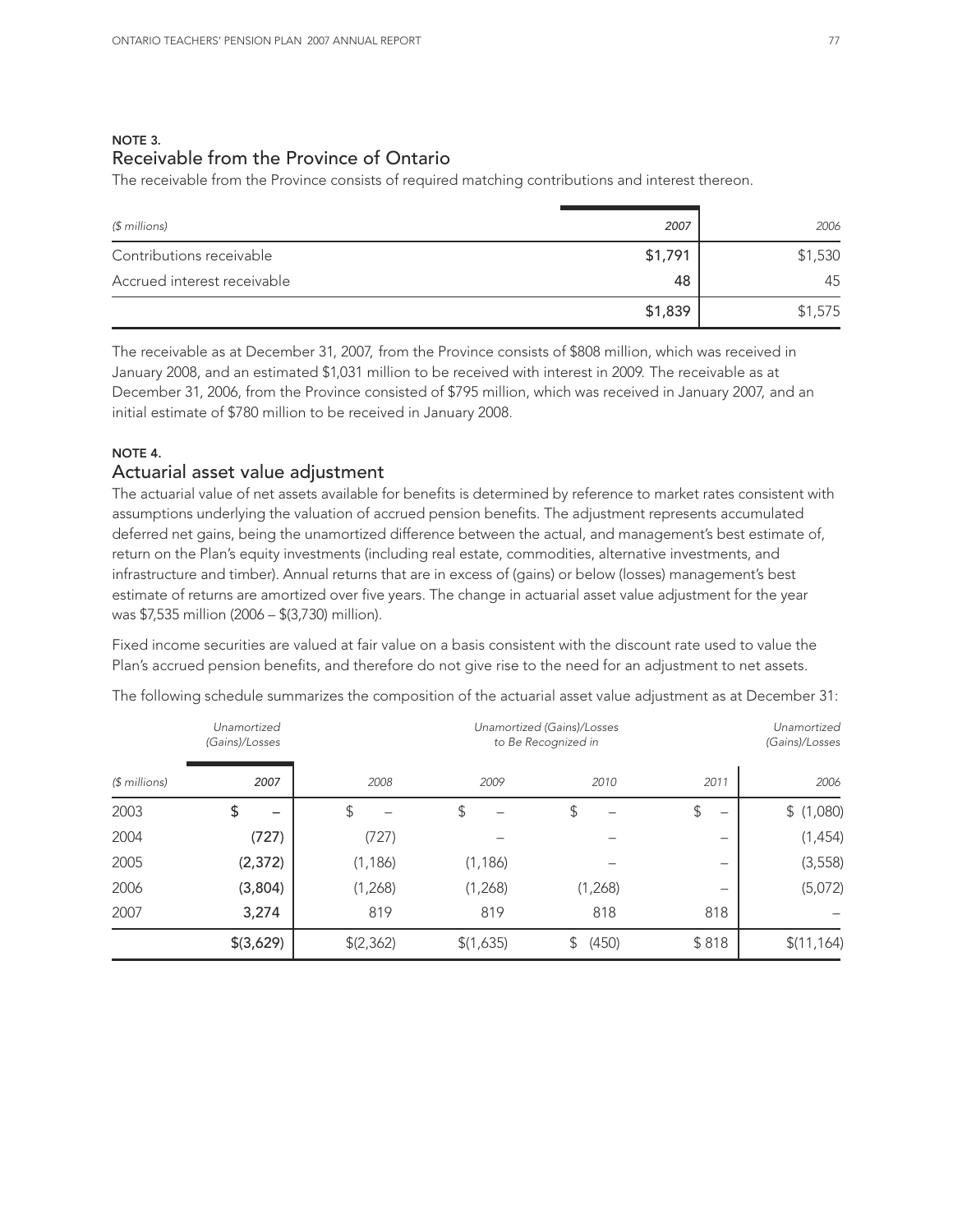## NOTE 5. Accrued pension benefits

#### (a) Actuarial assumptions

The actuarial assumptions used in determining the value of accrued pension benefits of \$115,459 million (2006 – \$110,496 million) reflect management's best estimate of future economic events and involve both economic and non-economic assumptions. The non-economic assumptions include considerations such as mortality as well as withdrawal and retirement rates. The primary economic assumptions include the discount rate, salary escalation rate and the inflation rate. The discount rate is based on the market rate, as at the valuation date, of long-term Government of Canada real-return bonds, which have characteristics similar to the Plan's liabilities, plus 50 basis points to reflect the credit risk of the Province of Ontario. The inflation rate is the difference between the yield on Government of Canada long-term nominal bonds and Government of Canada Real-Return Bonds. The salary escalation rate incorporates the inflation rate assumption and long-term expectation of growth in real wages. A summary of the primary economic assumptions, as at December 31, is as follows:

|                        | 2007  | 2006  |
|------------------------|-------|-------|
| Discount rate          | 4.65% | 4.70% |
| Salary escalation rate | 3.20% | 3.40% |
| Inflation rate         | 2.20% | 2.40% |
| Real rate              | 2.45% | 2.30% |
|                        |       |       |

The primary economic assumptions were changed as a result of changes in capital markets during 2007. These changes resulted in a net decrease in the value of accrued pension benefits of \$2,594 million (2006 – \$5,219 million). In addition, changes in non-economic assumptions increased the value of accrued pension benefits by \$3,086 million (2006 – \$86 million). In 2007, the primary change to non-economic assumptions was to assumed mortality rates. The changes in economic and non-economic assumptions resulted in a net increase in the value of accrued pension benefits of \$492 million (2006 – \$5,133 million decrease).

#### (b) Plan provisions

No material amendments were made to the Plan provisions in 2007. The TPA was amended in 2006 to remove the funding restrictions previously in that Act. The Plan became subject to the funding requirements of the Pension Benefits Act which was also amended in 2006 to introduce requirements for a newly-created class of pension plans referred to as "Jointly Sponsored Pension Plans" which includes the Plan. These requirements allow the Plan to continue to use the funding valuation method that was previously prescribed by the TPA provided that certain additional tests are satisfied. The Plan was amended in 2006 to phase in over a three-year period a 3.1% contribution increase for both members and employers for a period of 15 years beginning in 2007. The Plan was also amended in 2006 to introduce a cap on pensionable salary of six times the Year's Maximum Pensionable Earnings prescribed each year under the Canada Pension Plan (the CPP).

## (c) Experience gains and losses

Experience gains of \$18 million (2006 – \$421 million losses) arose from differences between the actuarial assumptions and actual results.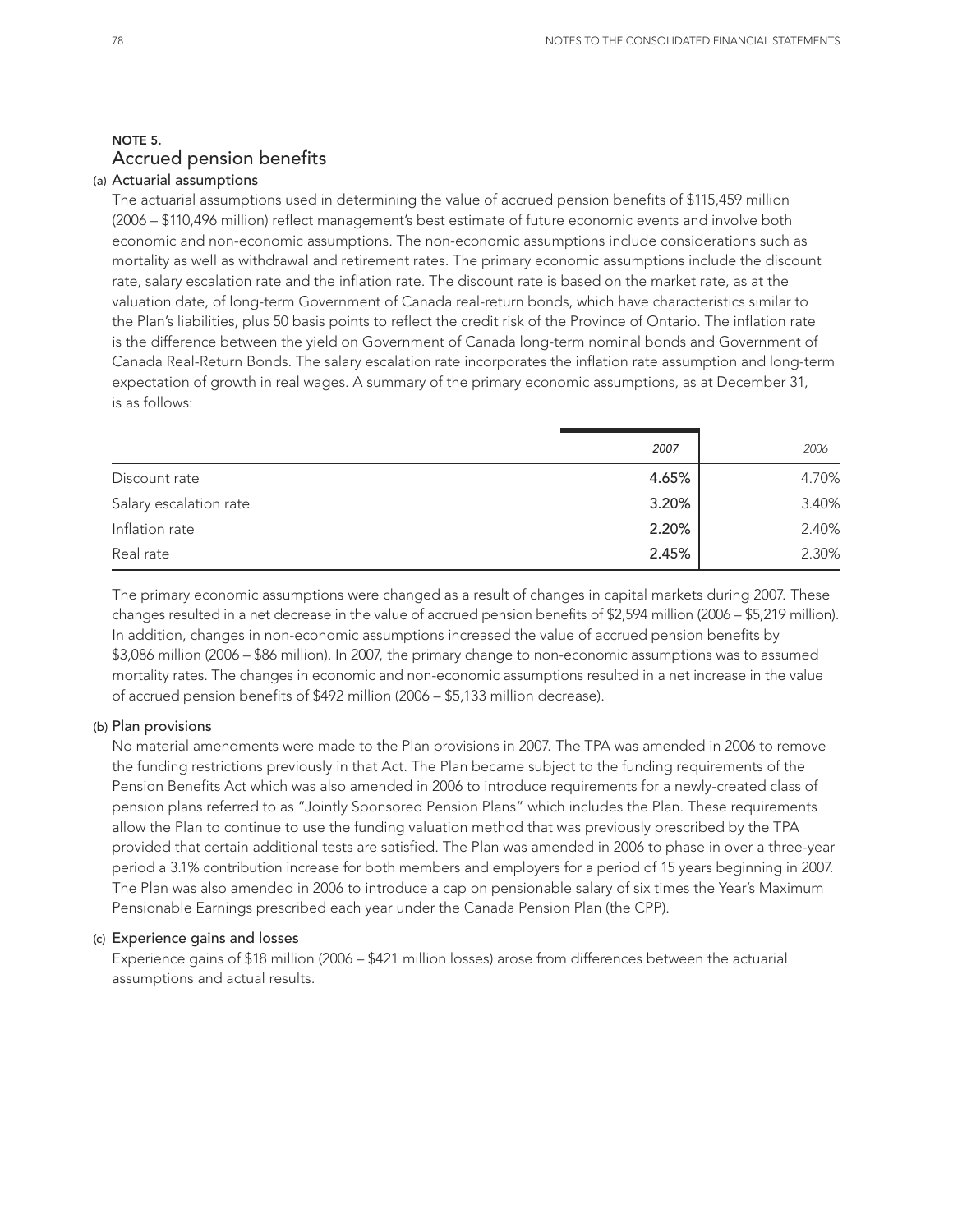#### NOTE 6.

## Investments in joint ventures

The Plan's proportionate share of the fair value of assets and liabilities in joint ventures as at December 31, 2007 (excluding joint ventures related to real estate which are disclosed in note 8), is \$5,923 million (2006 – \$5,119 million) and \$3,995 million (2006 – \$3,575 million), respectively.

## NOTE 7.

## Consolidation of subsidiaries and variable interest entities

## Subsidiaries and variable interest entities

The Plan's fair value of assets and liabilities of subsidiaries (excluding the real estate subsidiaries included in note 8) and VIEs at December 31, 2007, is \$14,675 million (2006 – \$7,185 million) and \$8,693 million (2006 – \$4,713 million), respectively.

## Subsidiaries

In 2007, the Plan acquired a controlling interest in the following companies for consideration of \$4,126 million comprised primarily of cash:

- A 51% interest in Empresa de Servicios Sanitarios del Bio-Bio S.A., a publicly-traded water utilities company in Chile;
- A 100% interest in Aguas Nuevo Sur Maule, S.A., a private water utilities company in Chile;
- A 69% interest in Esval S.A., a publicly-traded water utilities company in Chile;
- A 99% interest in Arclin (formerly known as Dynea North America), a provider of bonding and surfacing products for engineered materials in North America;
- A 100% interest in Global Terminal and Container Systems, Inc., a company which holds and directs its infrastructure investments in marine container terminals in Canada and the U.S.; and
- A 100% interest in Glass, Lewis & Co., an investment research and global proxy advisory and voting services firm.

On the date of acquisition, the consideration paid represented the cumulative fair value of the net assets.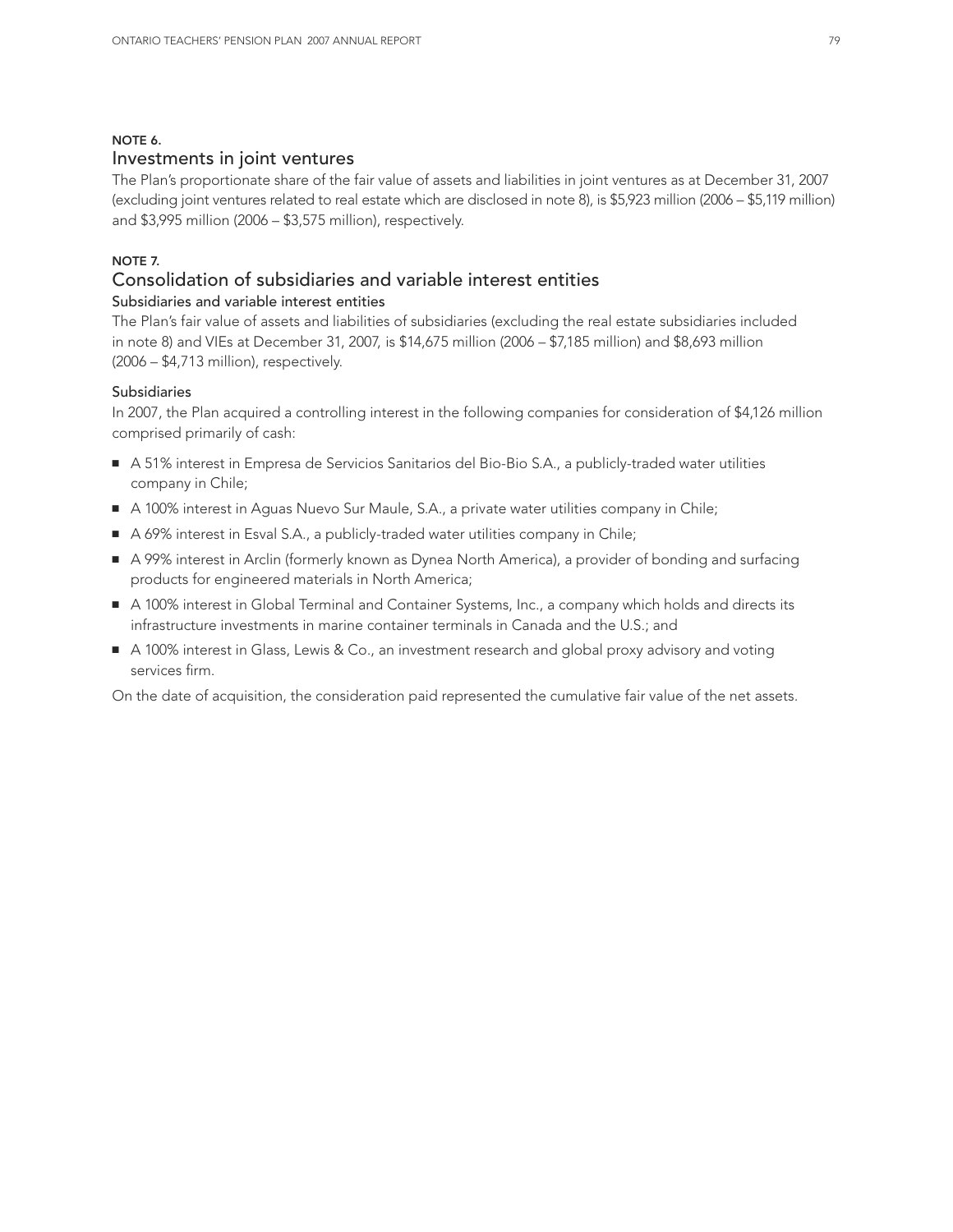## NOTE 8. Investment in real estate

## (a) Investment in real estate

The Plan's investment in real estate, which is comprised of real estate-related investments that are either owned or managed on behalf of the Plan by The Cadillac Fairview Corporation Limited, a wholly owned subsidiary, as at December 31, is as follows:

|                                                  |                   | 2007     |            | 2006     |
|--------------------------------------------------|-------------------|----------|------------|----------|
| $$$ millions)                                    | <b>Fair Value</b> | Cost     | Fair Value | Cost     |
| Assets <sup>(1)</sup>                            |                   |          |            |          |
| Real estate properties <sup>(2)</sup>            | \$15,110          | \$10,457 | \$14,129   | \$10,281 |
| Investments                                      | 1,550             | 1,205    | 846        | 526      |
| Other assets <sup>(2)</sup>                      | 192               | 192      | 182        | 182      |
| Total assets                                     | 16,852            | 11,854   | 15,157     | 10,989   |
| Liabilities                                      |                   |          |            |          |
| Debt on real estate properties <sup>(2)(3)</sup> | 2,945             | 2,996    | 3,450      | 3,355    |
| Other liabilities <sup>(2)</sup>                 | 495               | 432      | 588        | 449      |
| <b>Total liabilities</b>                         | 3,440             | 3,428    | 4,038      | 3,804    |
| Net investment in real estate                    | \$13,412          | \$8,426  | \$11,119   | \$7,185  |

(1) As at December 31, 2007, U.S. Dollar and British Pound Sterling assets have been hedged by way of foreign currency forward contracts for a notional amount of \$2,188 million (2006 – \$1,918 million) with a combined fair value of \$(3) million (2006 – \$(49) million).

(2) Includes the proportionate share of assets and liabilities in real estate joint ventures of \$3,132 million (2006 – \$3,501 million) and \$853 million (2006 – \$1,110 million), respectively.

©As at December 31, 2007, there are contingent liabilities for the obligations of certain co-owners in the aggregate amount of \$4 million (2006 – \$19.0 million). However, in each case the co-owner's share of the assets was available for the purpose of satisfying such obligations.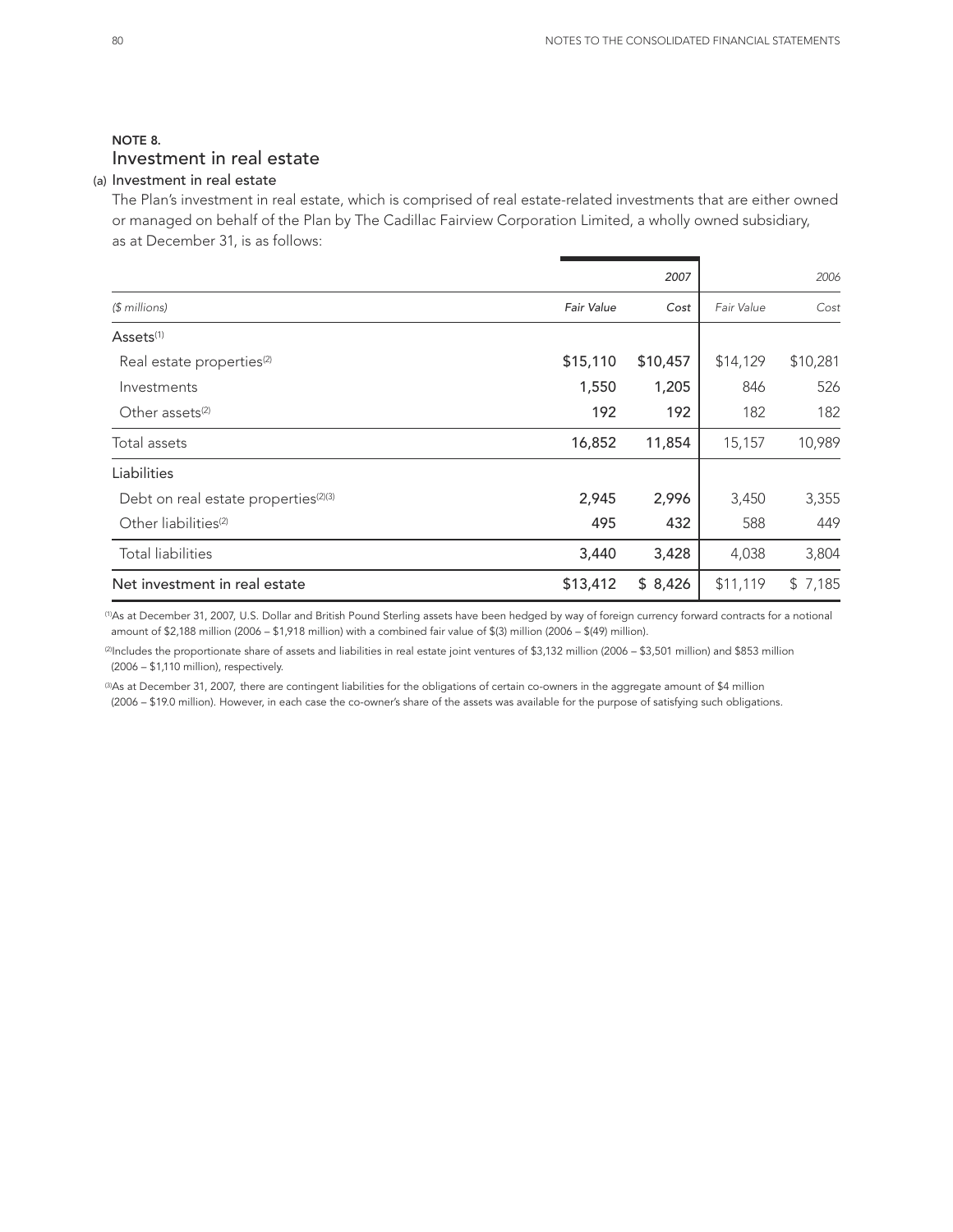#### (b) Real estate income

The Plan's real estate income for the year ended December 31, is as follows:

| $$$ millions)                                                           | 2007    | 2006    |
|-------------------------------------------------------------------------|---------|---------|
| Revenue                                                                 |         |         |
| Rental                                                                  | \$1,586 | \$1,538 |
| Investment                                                              | 27      | 13      |
|                                                                         | 1,613   | 1,551   |
| Expenses                                                                |         |         |
| Property operating                                                      | 725     | 705     |
| General and administrative                                              | 25      | 31      |
| Other <sup>(7)</sup>                                                    | 13      | 9       |
|                                                                         | 763     | 745     |
| Operating income (note 9)                                               | 850     | 806     |
| Interest expense (note 9)                                               | (189)   | (218)   |
|                                                                         | 661     | 588     |
| Net investment gain on real estate assets <sup>(4)(6)</sup>             | 1,260   | 1,324   |
| Net investment gain on debt on real estate properties <sup>(5)(6)</sup> | 145     | 54      |
| Net real estate income                                                  | \$2,066 | \$1,966 |

(4) Includes unrealized net gain on real estate assets and other liabilities, of \$906 million (2006 – \$1,288 million).

(5) Includes unrealized net gain on debt on real estate properties of \$146 million (2006 – \$34 million).

(6) This amount is included in net realized and unrealized gain on investments shown in note 9.

(7) Includes transaction costs of \$6 million in 2007.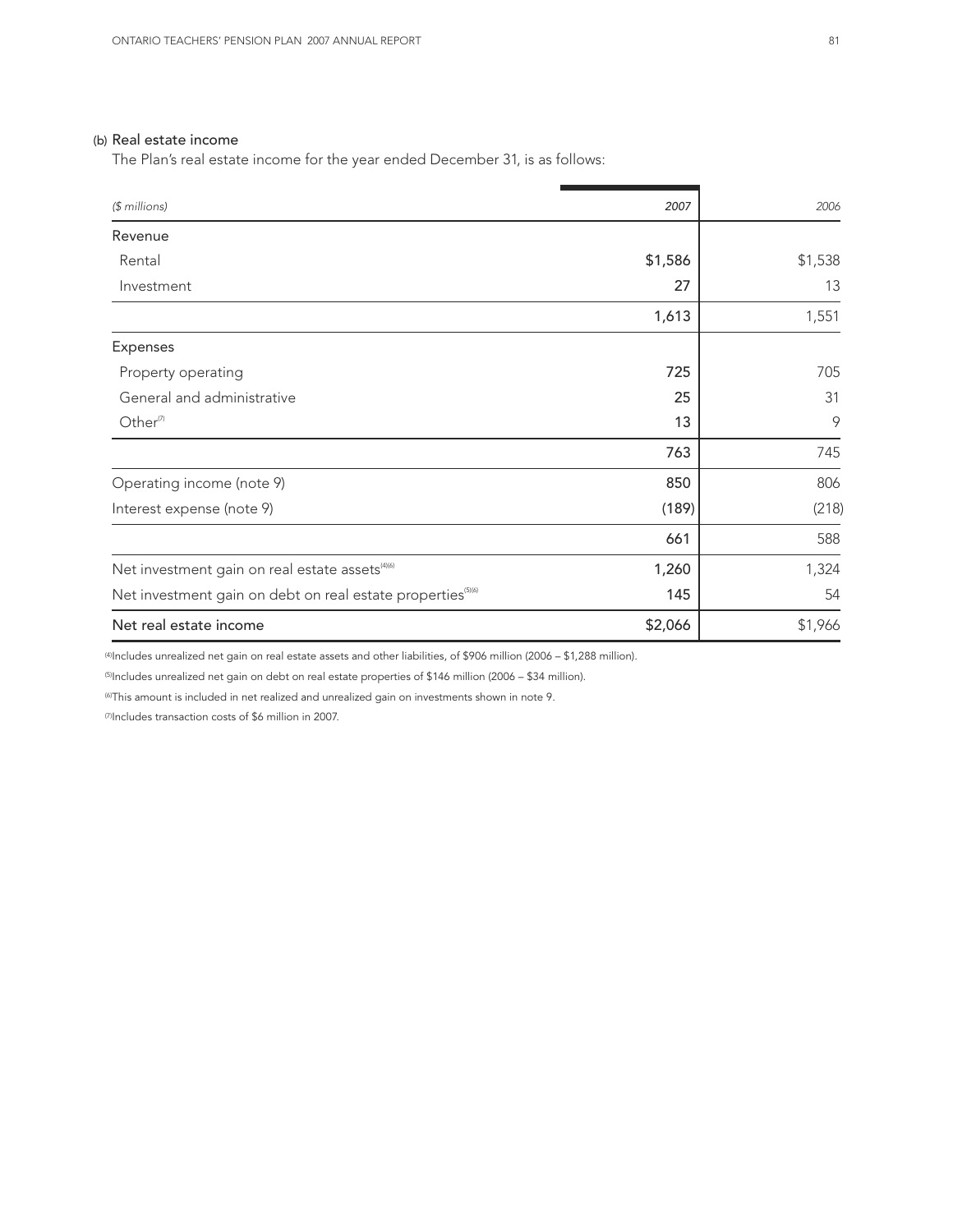## NOTE 9. Investment income

## (a) Investment income before allocating net realized and unrealized gains on investments and transaction costs to asset classes

Investment income, before allocating the net realized and unrealized gains on investments and transaction costs to asset classes, for the year ended December 31, is as follows:

| $$$ millions)                                         | 2007      | 2006      |
|-------------------------------------------------------|-----------|-----------|
| Fixed income interest                                 |           |           |
| Debentures                                            | \$<br>690 | \$<br>823 |
| Money-market securities                               | 219       | 307       |
| <b>Bonds</b>                                          | 1,138     | 1,396     |
| Net repo interest expense                             | (457)     | (237)     |
| Net swap interest expense                             | (1, 541)  | (630)     |
| Real estate interest expense (note 8b)                | (189)     | (218)     |
|                                                       | (140)     | 1,441     |
| Equity dividend income                                |           |           |
| Canadian equity                                       | 408       | 521       |
| Non-Canadian equity                                   | 979       | 783       |
|                                                       | 1,387     | 1,304     |
| Inflation-sensitive investment income                 |           |           |
| Real estate operating income (note 8b)                | 850       | 806       |
| Real-rate products                                    |           |           |
| Canadian                                              | 216       | 213       |
| Non-Canadian                                          | 90        | 68        |
| Infrastructure and timber                             | 380       | 303       |
|                                                       | 1,536     | 1,390     |
|                                                       | 2,783     | 4,135     |
| Net realized and unrealized gain on investments(1)(2) | 1,971     | 8,176     |
| <b>Transaction costs</b>                              | (76)      |           |
| Investment income                                     | \$4,678   | \$12,311  |

(1) Includes unrealized net losses of \$8,152 million (2006 – gains of \$4,245 million).

(2) Includes net foreign currency gains of \$2,193 million (2006 – losses of \$1,036 million).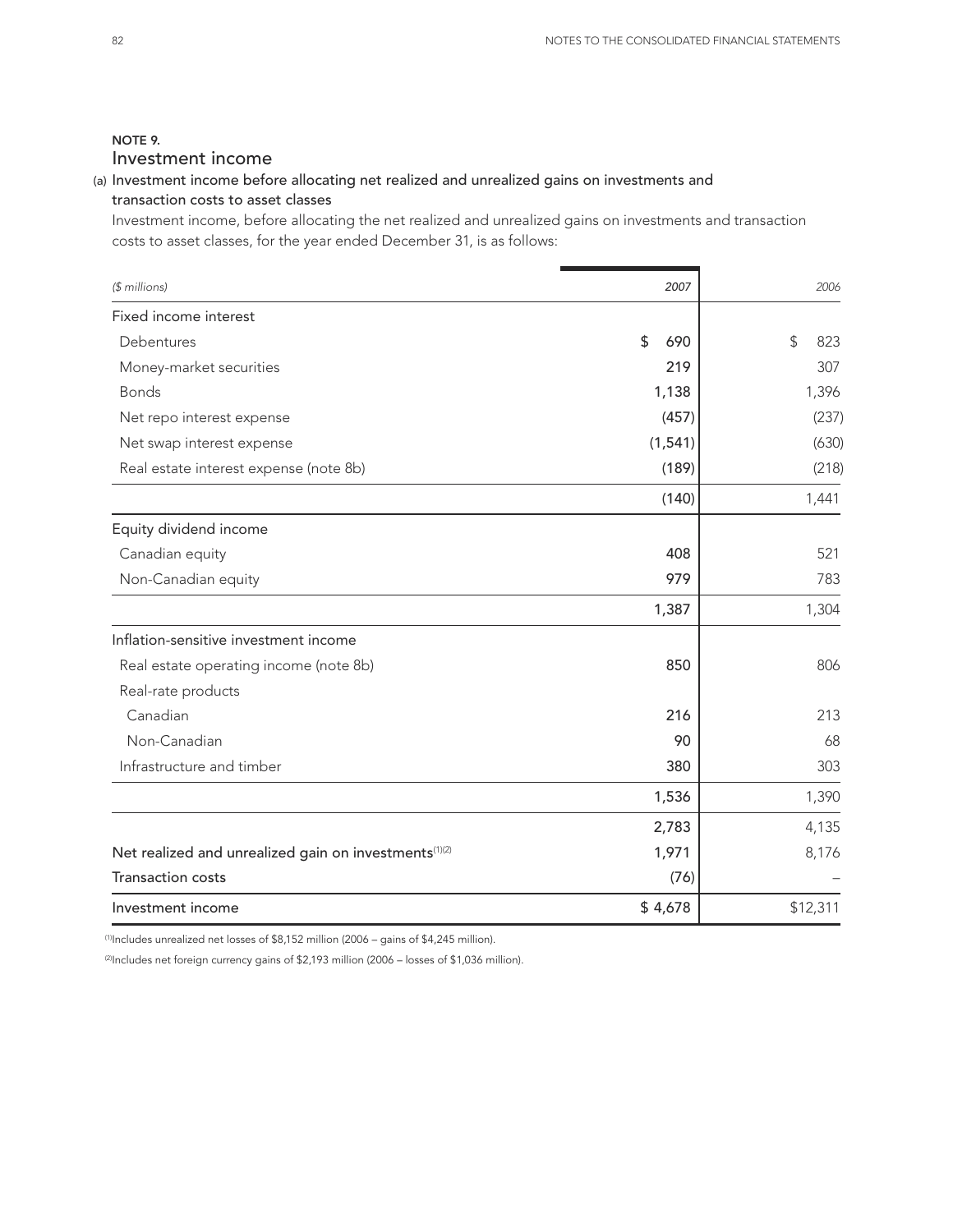#### (b) Investment income

Investment income by asset class, after allocating net realized and unrealized gains and losses on investments and transaction costs for the year ended December 31, is as follows:

| (\$ millions)                   | 2007      | 2006     |
|---------------------------------|-----------|----------|
| Fixed income                    | 472<br>\$ | \$1,134  |
| Canadian equity                 | 2,272     | 2,187    |
| Non-Canadian equity             | (1,206)   | 6,691    |
| Inflation-sensitive investments | 3,140     | 2,299    |
|                                 | \$4,678   | \$12,311 |

#### NOTE 10.

## Investment returns and related benchmark returns

Investment returns and related benchmark returns by investment asset class for the year ended December 31 are as follows:

|                                                |                       | 2007                                      |                       | 2006                               |
|------------------------------------------------|-----------------------|-------------------------------------------|-----------------------|------------------------------------|
| (percent)                                      | Investment<br>Returns | Investment<br><b>Benchmark</b><br>Returns | Investment<br>Returns | Investment<br>Benchmark<br>Returns |
| Fixed income <sup>(1)(2)</sup>                 | 5.4%                  | 9.6%                                      | 6.1%                  | 1.4%                               |
| Canadian equity <sup>(2)(3)</sup>              | 14.5                  | 9.8                                       | 12.5                  | 17.3                               |
| Non-Canadian equity <sup>(2)(3)</sup>          | (5.4)                 | (5.6)                                     | 25.0                  | 21.5                               |
| Inflation-sensitive investments <sup>(3)</sup> | 7.0                   | 2.9                                       | 7.4                   | 1.6                                |
| Total plan                                     | 4.5%                  | 2.3%                                      | 13.2%                 | 9.4%                               |

(1) Includes currency policy hedge trading, internal absolute return strategy investments and alternative investments.

(2) For the period January 1, 2006 to June 30, 2006, mezzanine debt was included in Canadian and Non-Canadian equities. Beginning July 1, 2006, mezzanine debt is included in Fixed Income due to a change in benchmark.

©On September 1, 2007, the Plan commenced the inclusion of transaction costs in the calculation of investment returns for the year ended on December 31, 2007. All transaction costs incurred in 2007 prior to September 1, 2007, were included in investment returns except for \$11 million. The impact of excluding these transaction costs is not material to the investment returns for the asset class or total Plan.

Investment returns have been calculated in accordance with the acceptable methods set forth by the CFA Institute and the Pension Investment Association of Canada.

The Plan identifies benchmarks to evaluate the investment management performance. The performance of each asset class is measured against benchmarks that simulate the results based on the investment strategies employed by the investment managers identified for the asset class.

The total Plan return is measured against a Canadian dollar-denominated composite benchmark produced by aggregating returns from each of the policy asset class benchmarks, using the Plan's asset-mix policy weights.

Effective January 1, 2007, certain benchmarks have been revised to reflect changes in investment strategy and objectives.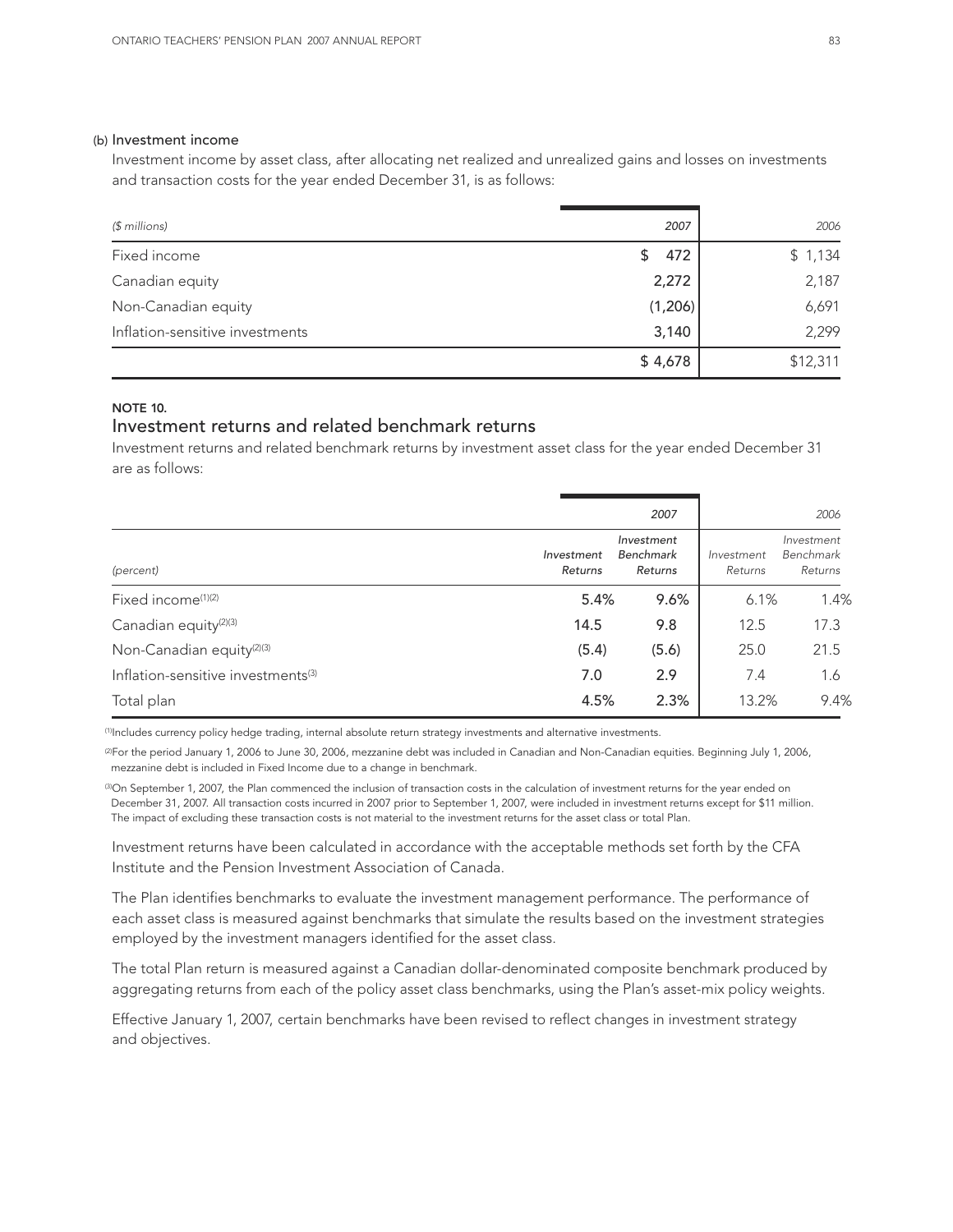## NOTE 11. Statutory actuarial valuations

Statutory actuarial valuations are prepared periodically to determine the funding requirements of the Plan. Until 2007, active members were required to contribute 7.3% of the portion of their salaries covered by the CPP and 8.9% of salaries above this level. Member contributions are matched by the Province and other employers. In addition, the Funding Management Policy established by the co-sponsors provides procedures for the co-sponsors to determine contributions and benefits.

*Members Government and Designated Employers Contribution Rate on portion of salaries: Contribution Rate on portion of salaries: (percent) covered by CPP not covered by CPP covered by CPP not covered by CPP* 2007 9.3% 10.9% 9.3% 10.9% 2008 9.6% 11.2% 10.4% 12.0% 2009 10.4% 12.0% 10.4% 12.0%

Under an agreement between the co-sponsors, contribution rates are as follows:

The actuarial methods used to prepare statutory actuarial valuations are different than those used to prepare a financial statement actuarial valuation and the amounts disclosed in these consolidated financial statements. The statutory actuarial valuations use a valuation method which takes into account future benefits to be earned and future contributions to be made by members of the Plan as at the valuation date.

The most recent statutory actuarial valuation that has been filed with regulatory authorities was prepared as at January 1, 2005, by Mercer (Canada) Limited and disclosed a funding deficit of \$6,064 million, based on an agreement between the Board and the co-sponsors. The deficit is being amortized over the 15-year period commencing January 1, 2007, by the contribution increases summarized above.

Using the assumptions prescribed by the Funding Management Policy, the estimate of the funding deficit is approximately \$12,700 million as at January 1, 2008. A funding valuation as at January 1, 2008, must be completed and filed with FSCO by September 30, 2008.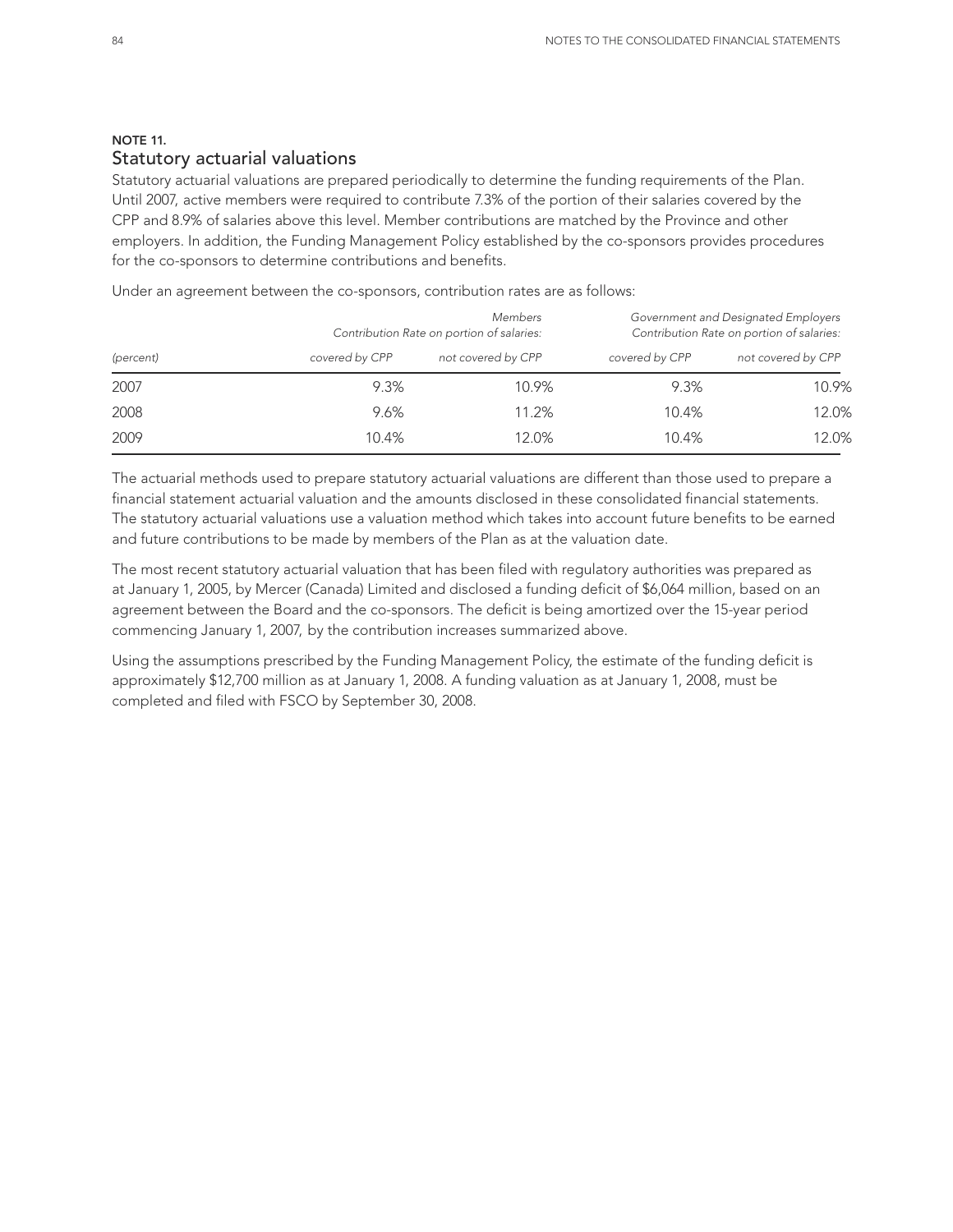## NOTE 12. **Contributions**

| \$1,023<br>\$ | 779     |
|---------------|---------|
| 17            | 16      |
| 1,040         | 795     |
|               |         |
| 1,008         | 779     |
| 37            | 33      |
| 15            | 8       |
| 1,060         | 820     |
| 19            | 14      |
| 19            | 17      |
| 38            | 31      |
| \$2,138       | \$1,646 |
|               |         |

## Benefits paid

| $$$ millions)            | 2007    | 2006           |
|--------------------------|---------|----------------|
| Retirement pensions      | \$3,725 | \$3,535        |
| Death benefits           | 219     | 203            |
| Disability pensions      | 32      | 32             |
| Commuted value transfers | 30      | 34             |
| Refunds                  | 8       | $\overline{7}$ |
| Transfers to other plans | 6       | 8              |
|                          | \$4,020 | \$3,819        |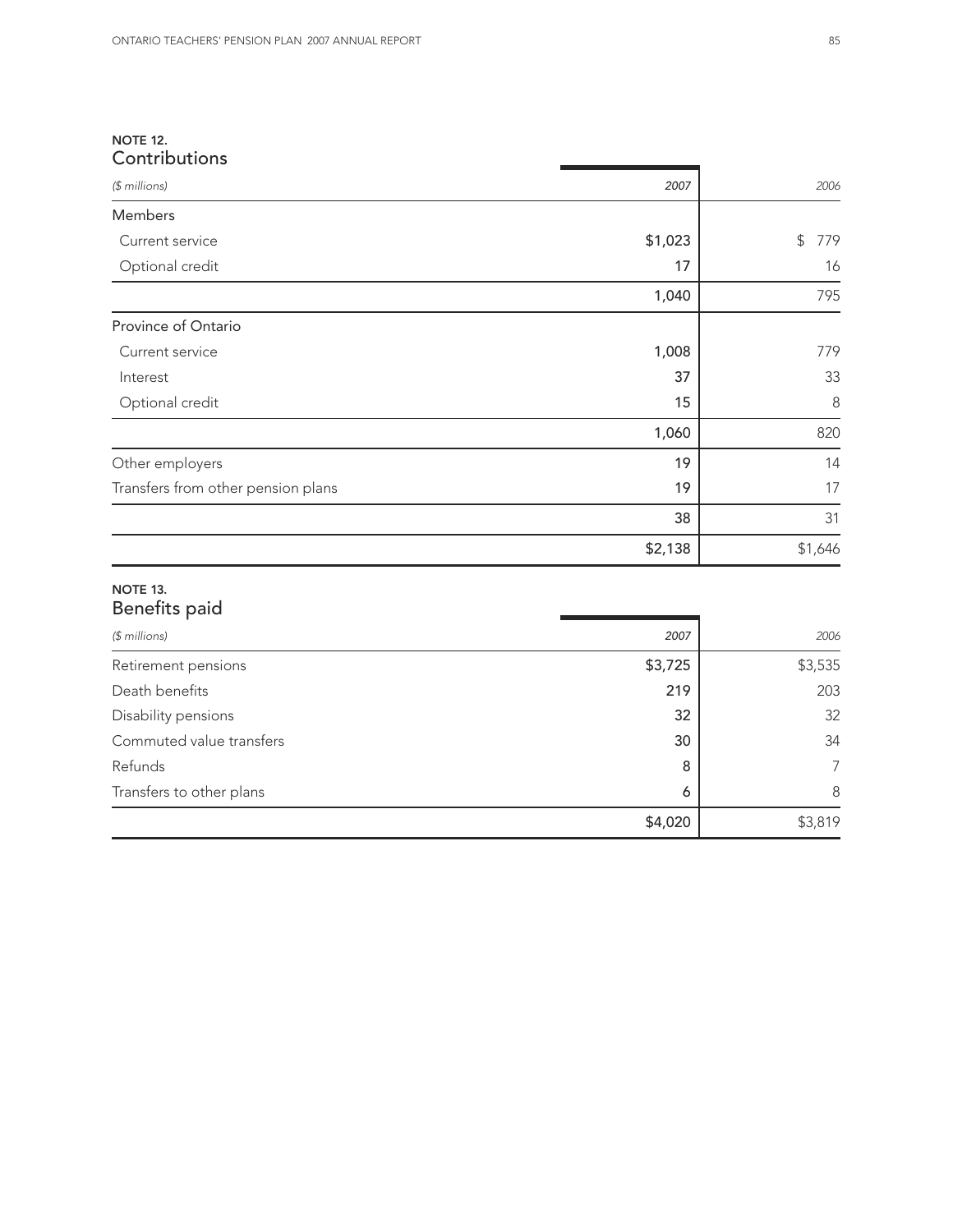## NOTE 14. Administrative expenses

| (a) Investment expenses              |         |         |
|--------------------------------------|---------|---------|
| $$$ millions)                        | 2007    | 2006    |
| Salaries, incentives and benefits    | \$119.4 | \$119.8 |
| Investment management fees           | 37.6    | 30.9    |
| Professional and consulting services | 24.5    | 33.0    |
| Premises and equipment               | 17.4    | 11.4    |
| Custodial fees                       | 10.6    | 7.7     |
| Information services                 | 9.7     | 7.2     |
| Communication and travel             | 7.5     | 6.6     |
| Statutory audit fees                 | 0.8     | 0.8     |
| Board and committee remuneration     | 0.5     | 0.4     |
| Other                                | 1.4     | 1.7     |
|                                      | \$229.4 | \$219.5 |

#### (b) Member Services expenses

| $$$ millions)                        | 2007   | 2006   |
|--------------------------------------|--------|--------|
| Salaries, incentives and benefits    | \$23.4 | \$21.1 |
| Premises and equipment               | 6.8    | 6.6    |
| Professional and consulting services | 2.5    | 2.4    |
| Communication and travel             | 1.2    | 1.2    |
| Statutory audit fees                 | 0.3    | 0.3    |
| Board and committee remuneration     | 0.2    | 0.2    |
| Other                                | 0.8    | 0.7    |
|                                      | \$35.2 | \$32.5 |

## NOTE 15.

## Retirement Compensation Arrangement (RCA)

Restrictions in the ITA on the payment of certain benefits from a registered plan for periods of service after 1991 may impact some Plan members. To address affected members, the RCA was established by agreement between the co-sponsors as a supplementary plan to provide these benefits.

The RCA is administered under a trust separate from the assets of the Plan. The Board has been appointed by the co-sponsors to act as the trustee of the RCA.

Because the RCA is a separate trust and the Plan does not hold any variable interest in the RCA, the net assets available for benefits and the value of accrued benefits and deficit, referred to below, have not been included in the consolidated financial statements of the Plan.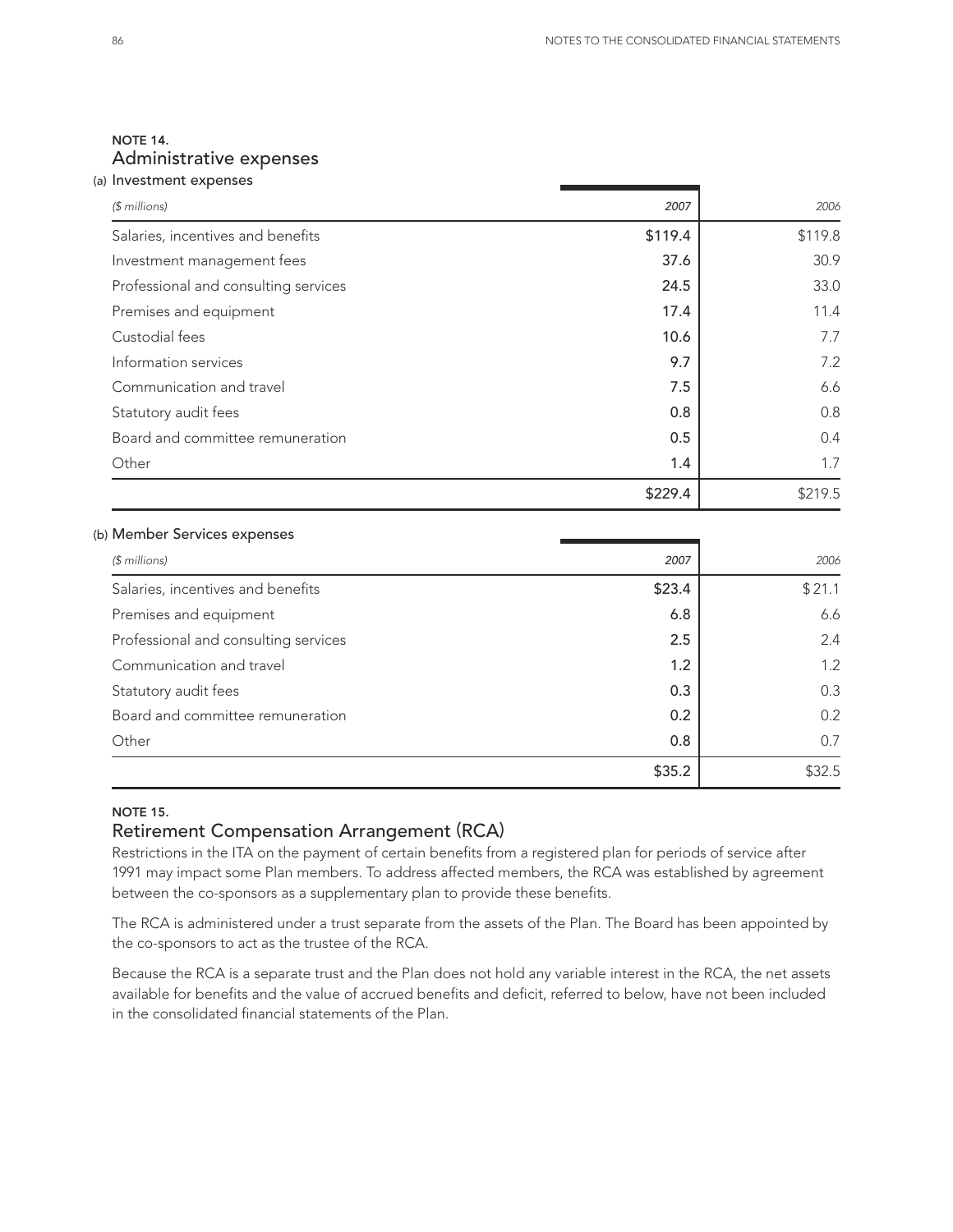The RCA is funded on a pay-as-you-go basis from a portion of the contributions made to the Plan by teachers, the Province and designated private schools and organizations. The portion is based on a limit on contributions to the Plan with contributions above the limit being remitted to the RCA. The limit is determined annually by the Plan's independent actuary such that the RCA contributions are expected to be sufficient to pay the benefits over the next 12 months. At the beginning of 2008, the actuary determined that the limit should decrease from \$12,700 to \$11,800. Due to the funding policy adopted by the co-sponsors, the net assets available for benefits will continue to be substantially less than the accrued benefits.

In addition, because it is difficult to predict the benefits expected to be paid over the next 12 months, it is possible that the assets may be insufficient to pay the benefits. In such a case, the payment of benefits will be temporarily suspended and contributions raised in order to fund the payments that are due under the RCA.

A summary of the financial statements for the RCA as at December 31 is as follows:

| (\$ thousands)                                                                     | 2007         | 2006                  |
|------------------------------------------------------------------------------------|--------------|-----------------------|
| Statement of net assets available for<br>benefits and accrued benefits and deficit |              |                       |
| Net assets available for benefits                                                  |              |                       |
| Assets                                                                             | \$<br>11,400 | \$<br>11,870          |
| Liabilities                                                                        | (823)        | (1, 384)              |
|                                                                                    | 10,577<br>\$ | \$<br>10,486          |
| Accrued benefits and deficit                                                       |              |                       |
| Accrued benefits                                                                   | \$245,401    | \$207,655             |
| Deficit                                                                            | (234, 824)   | (197, 169)            |
|                                                                                    | 10,577<br>\$ | 10,486<br>\$          |
| Statement of changes in net assets available for benefits                          |              |                       |
| Contributions                                                                      | \$<br>3,189  | \$<br>3,654           |
| Investment income                                                                  | 172          | 172                   |
|                                                                                    | 3,361        | 3,826                 |
| Benefits paid                                                                      | 3,221        | 2,800                 |
| Expenses                                                                           | 49           | 126                   |
|                                                                                    | 3,270        | 2,926                 |
| Increase in net assets                                                             | \$<br>91     | $\mathfrak{D}$<br>900 |

The actuarial assumptions used in determining the value of accrued benefits are consistent with the assumptions used in the Plan except that the assumed discount rate has been adjusted to reflect the effect of the 50% refundable tax under the RCA.

The estimate of the value of accrued benefits is highly sensitive to salary increases, both actual and assumed. Any changes to the salary assumptions will have a significant effect on the liabilities for future benefits. In addition, significant uncertainty exists in projecting the liabilities of the RCA due to changes in the number of future participants as well as changes to the income tax regulations relating to pensions.